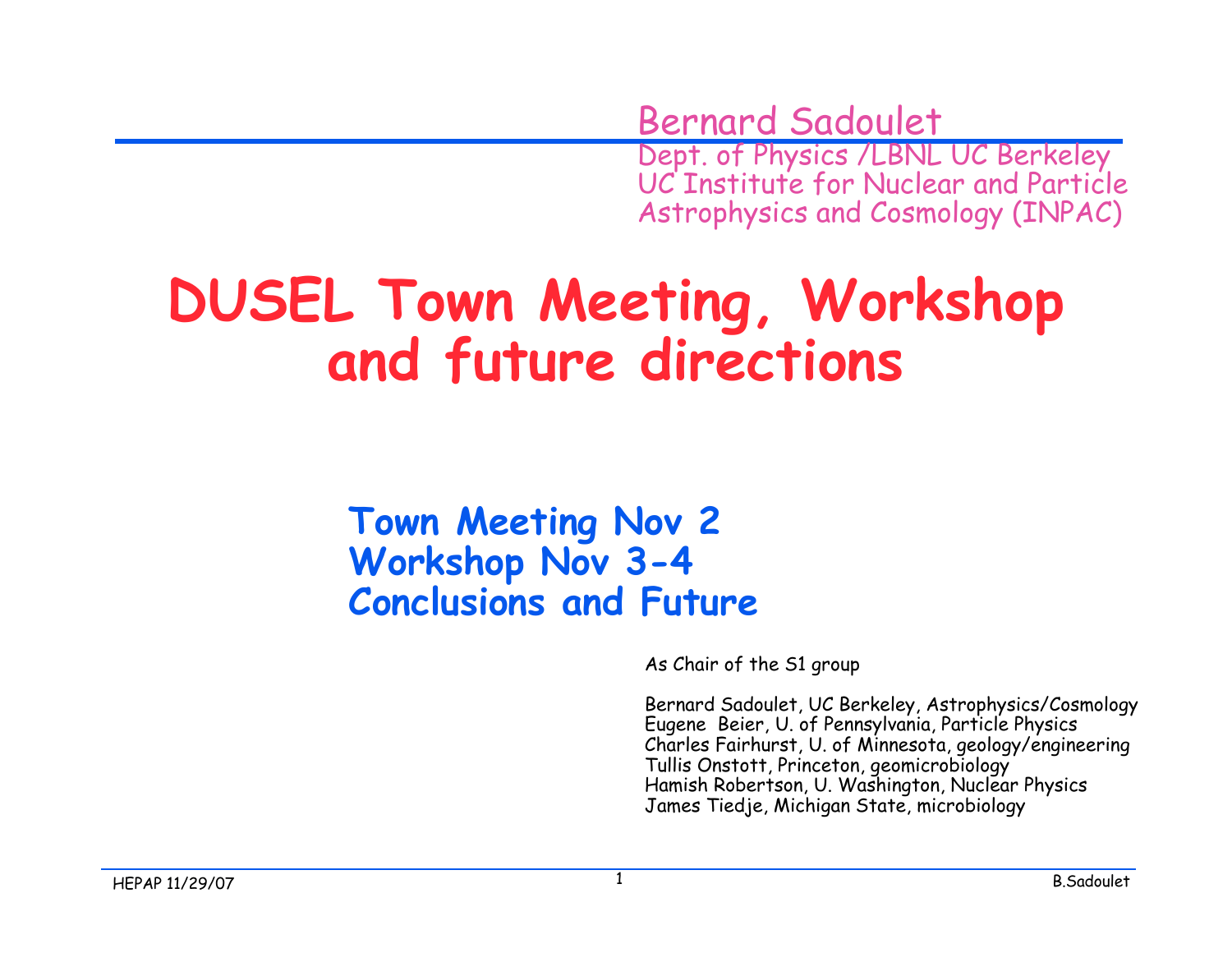## **DUSEL: A new phase**

Publication of the site independent ("S1")report Choice of Homestake as the site of study for a potential Deep Underground Science and Engineering Laboratory in the US of DI

### **Public event at the National Academy of Sciences Nov 2**

to describe to agency officials, members of government and congress, press and other interested parties the potential of DUSEL 175 people (120 scientists) Organized and funded by INPAC

#### **Weekend workshop, November 3-4**

195 scientists 40 geo/bio/engineers Organized by INPAC, funded in part by NSF

#### **Meeting at OSTP/OMB November 5**

Requested by Jack Marburger Homestake: Lesko, Medley S1: Sadoulet NSF: Chan,Dehmer,Kotcher, Frasgazy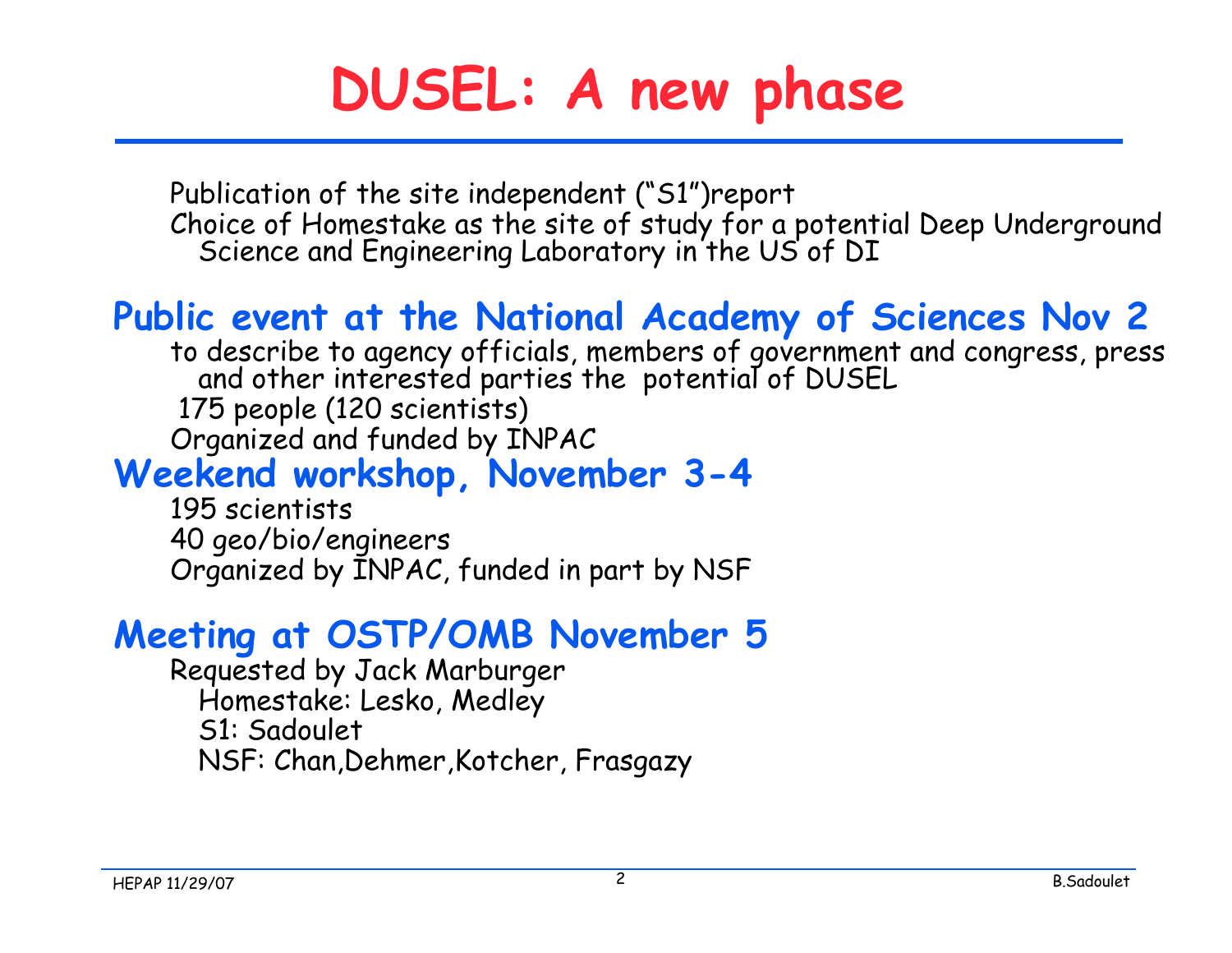## **Friday November 2**

**Description of the great opportunities of Deep Underground Science and Engineering** http://cosmology.berkeley.edu/DUSEL/Town\_meeting\_DC07/

History Joe Dehmer Hitoshi Murayama: Physics/Astrophysics Education?Outreach Tullis Onstott: Earth Sciences/Biology/Engineering

#### **International aspects:** Art MacDonald

We need more space at depth We need space for Geo,Enginering and Bio

#### **S1 recommendations** Hamish Robertson **Interests of agencies NSF (MPS,GEO,EMG) DOE (HEP,NP,BES)**

#### **Homestake**

Selection process and what next? Jon Kotcher

#### **Partnership**

Senator Thune Representative of Senator Johnson Congresswoman Herseth-Sandlin **Governor Rounds** (SUSEL \$70+\$46M) Vice Chanc. Burnside (UC Berkeley) Pres. Ruch(South Dakota Sc.Mines)

#### **The S3 Design process**

Kevin Lesko, R. Di Gennaro, Jose Alonso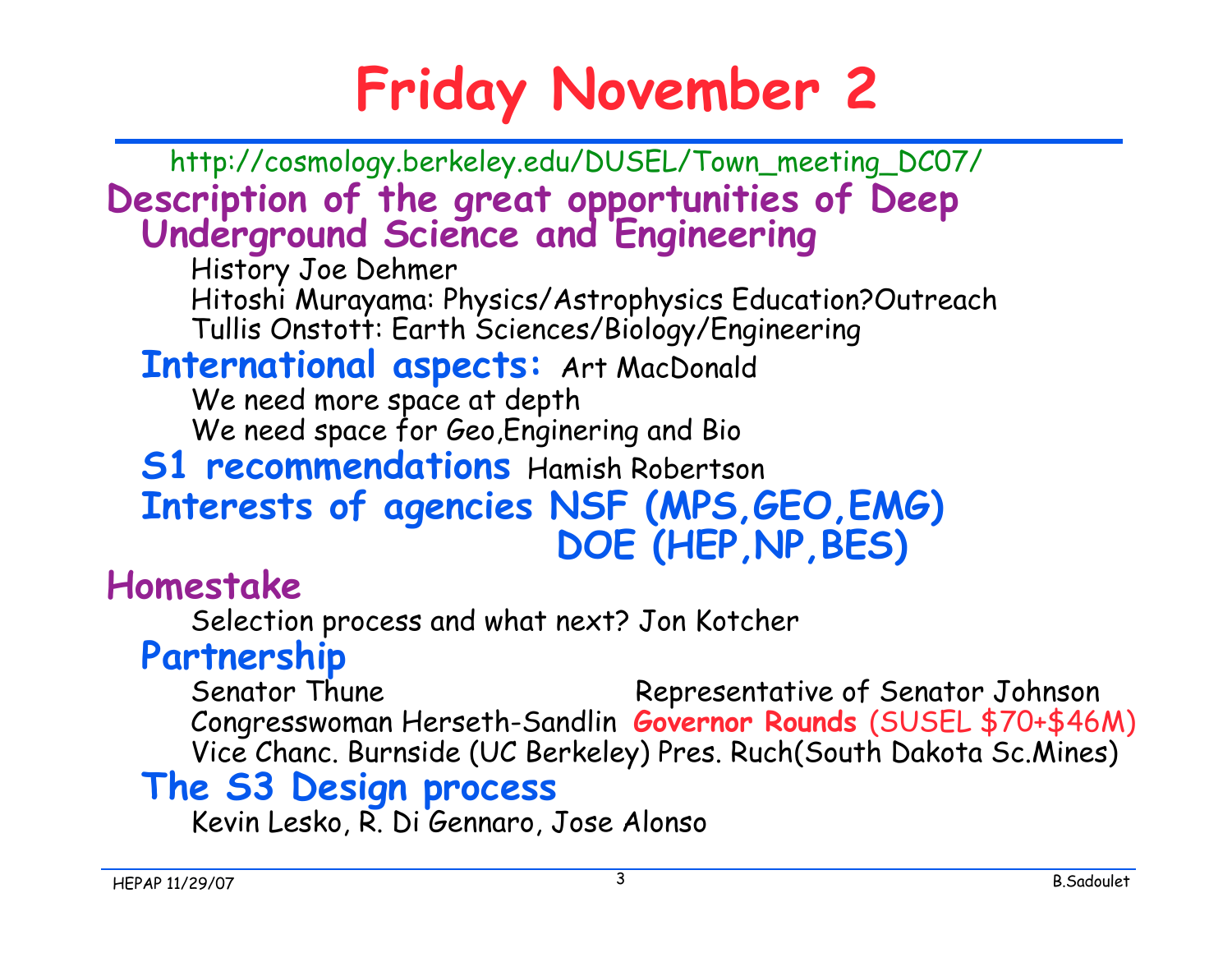## **The S1 report**

**http://www.deepscience.org/ or http://www.dusel.org/**

#### **Findings:**

- Deep Underground Science is an essential component of research at the frontier
- Not only true for physics, astrophysics but also biology earth sciences and engineering
- Strong benefit for society

#### **Programmatic findings**

Chronic need for underground space worldwide, especially at the deeper depth

The US need a world class deep underground multidisciplinary laboratory

#### **Recommendations**

The US should strengthen its underground research

Call for a cross-agency multidisciplinary initiative optimally using facilities both in the US and in the world.

Construction ASAP of a **Deep Underground Science and Engineering**<br>**Laboratory**. The U.S. should complement the nation's existing assets<br>with a flagship world-class underground laboratory providing access to<br>very great dept at infermediate depths (3000 meters water equivalent) currently not<br>available in the U.S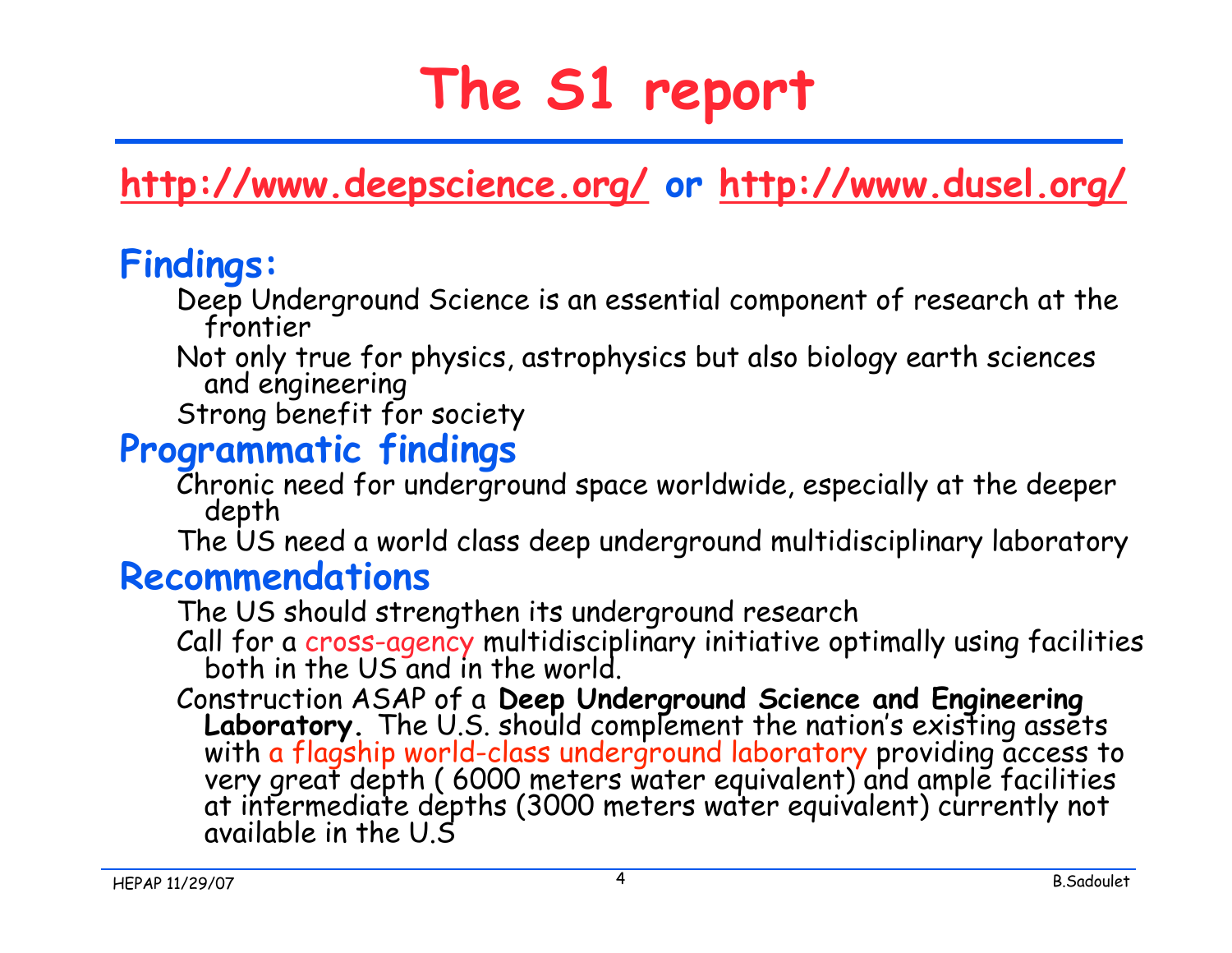### **Kevin Lesko: Homestake**



**S3 study of the DUSEL facility:**

a variety of levels with 3 major campuses

### **Interim facility funded by State and private donor**

#### Space at 4850 ft level 2008

"Sanford Underground Science and Engineering Laboratory":SUSEL Keep water below 4850 ft -> 2011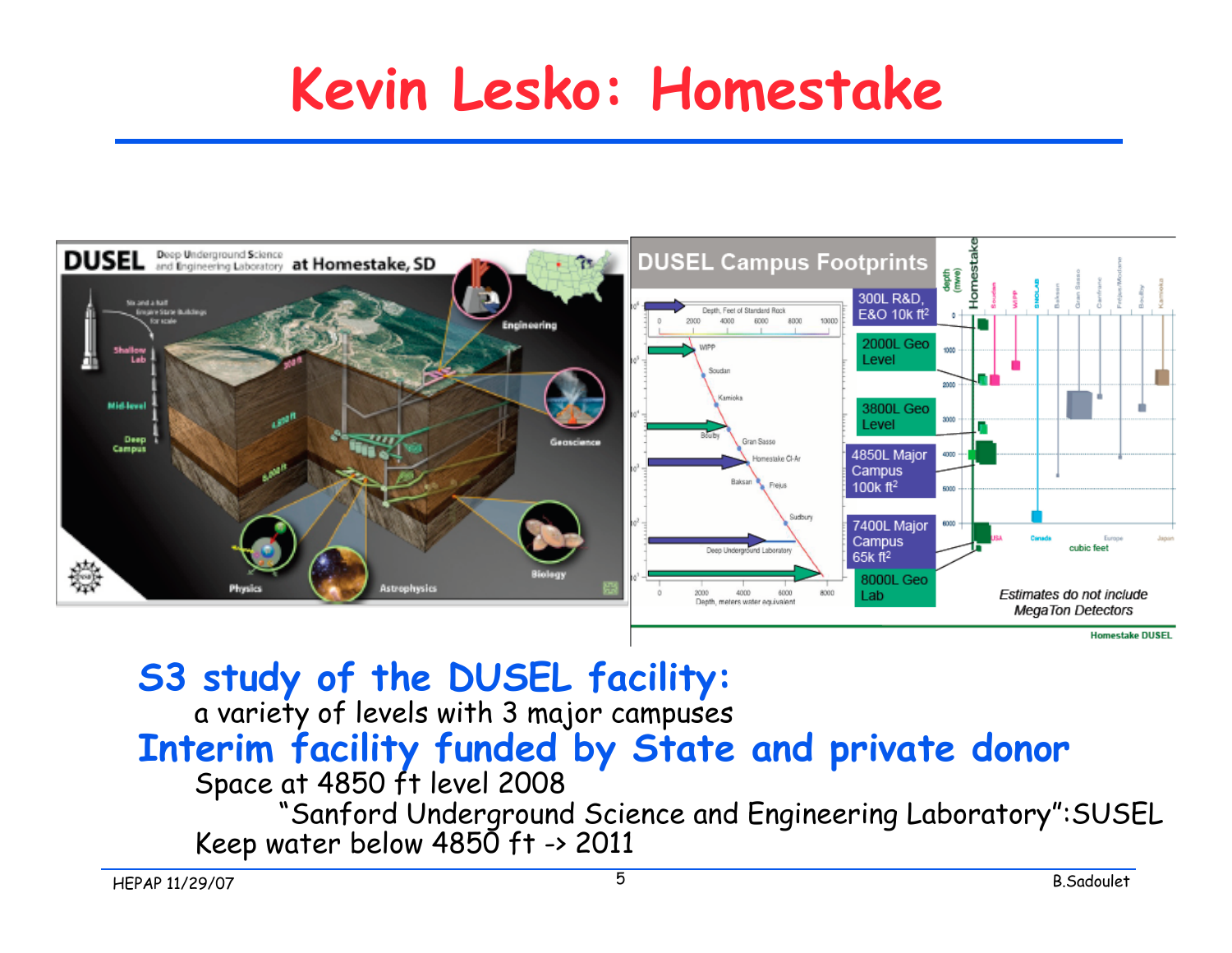## **The Nov 2-3 Workshop**

**Goal: focus on the next phase!** http://cosmology.berkeley.edu/DUSEL/Town\_meeting\_DC07/

The science component of the MREFC: "the first suite of experiments" (ambiguous as we will see) Basic idea: ≈\$500M \$250M facility, \$250M (NSF part of) experiments

# **Organized around disciplinary and cross cutting working groups**

#### **=> white papers about 5 pages:**

- Science 1-2 pages
- Priority for first suite of experiments 1/2 page
- Roadmap (overall scale/scope, size of collaborations, rough order of magnitude of equipment and staff costs + time frame,) 1 page
- Including the science likely to be done before/during DUSEL at other facilities
- R&D needs 1/2 page
- How to arrive at realistic cost and schedules. 1/2 page
- E&O (beyond the standard aspects) 1/2 page
- How should the subfield organize itself for this new phase? What aspects of the S4 process are critical to this subfield? What type of interaction do you need with the S3 design? 1 page.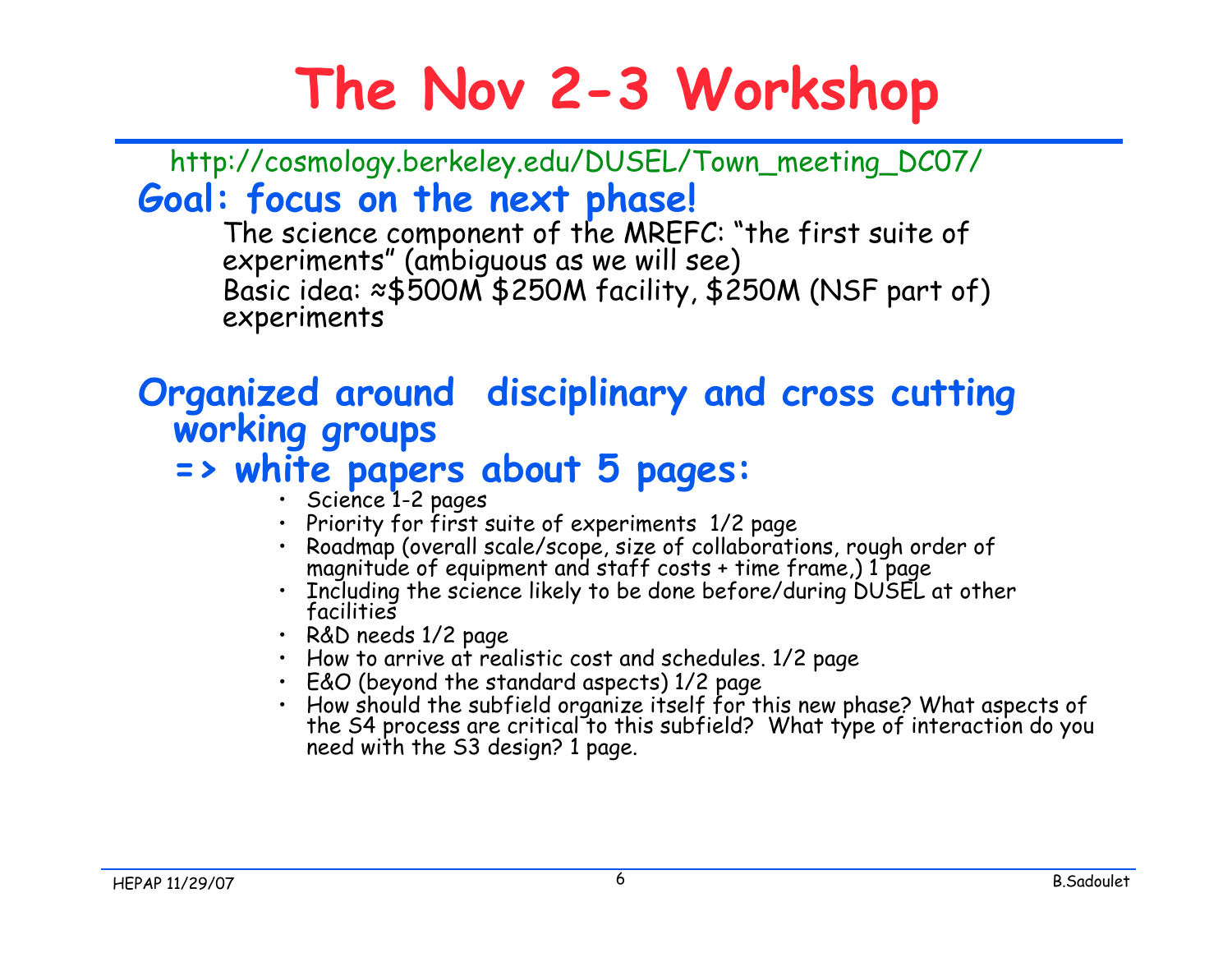### **P5/NSAC**

**P5 (HEPAP)** Abe Seiden:

P5 in 2006 constructed a Roadmap for Particle Physics, which included priorities for various projects.

DUSEL was in our second priority group, after the ILC. We were particularly pleased with the strategy of having approximately 1/2 of the initial funding being allocated to the first round of experiments, which included absolutely first rate science.

This included the search to directly detect dark matter scattering on materials and the search for neutrino-less double beta decay.

We reviewed the progress of DUSEL in September 2007 and were delighted to see that a potential location for the lab has been chosen and that the lab is receiving strong local support.

We reaffirm the importance of the science program which motivates<br>DUSEL and which is making excellent progress in parallel.

**NSAC:**John Wilkerson

DUSEL is an essential component of the long range plan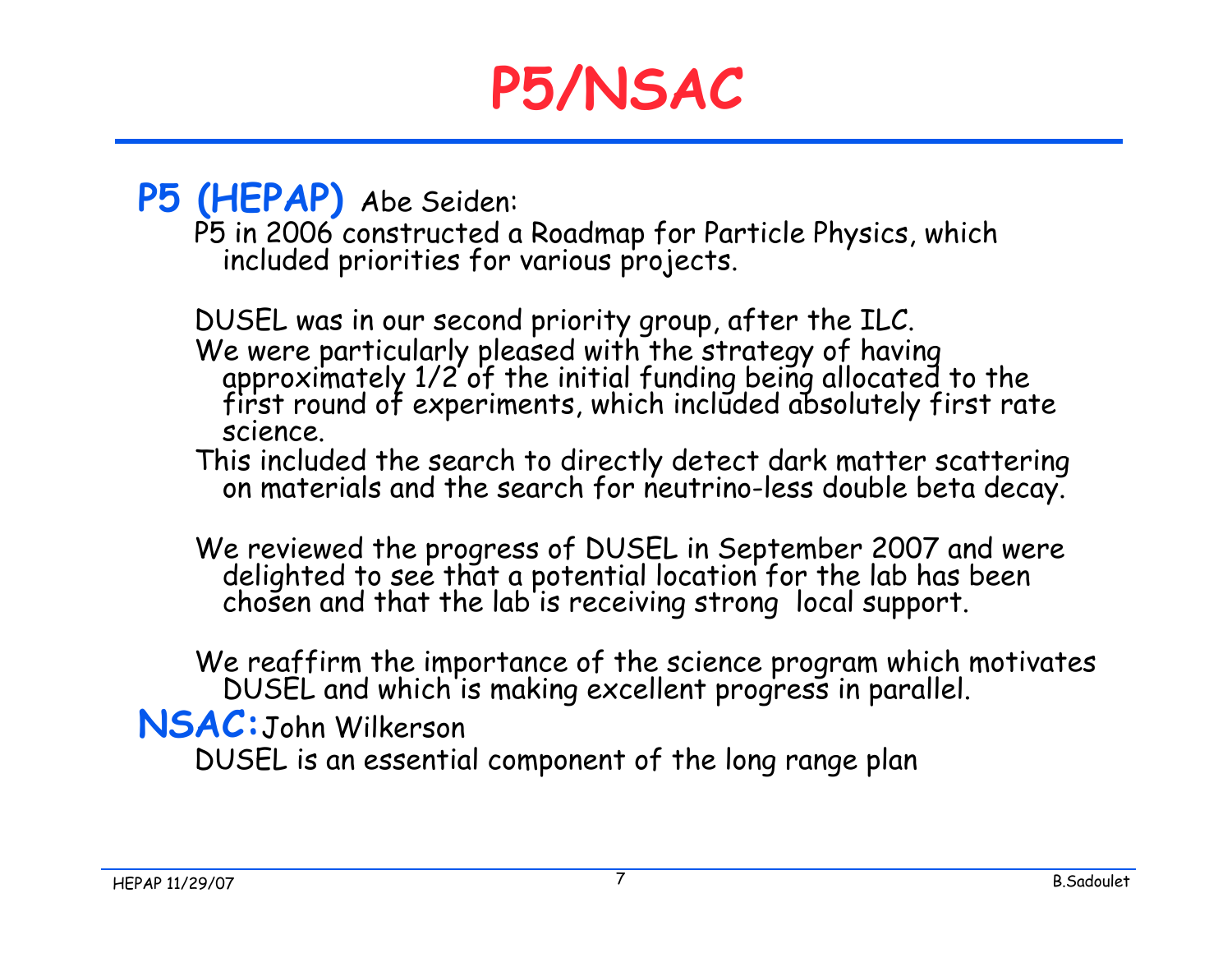### **The Science case is strong**

#### **Strong enthusiasm for the science**

Flagships: Dark matter and neutrinoless double beta decay Geo-microbiology

Momentum building up for the excavation of a cavity for a 100kT module as<br>R&D for proton decay/neutrino oscillation. Likely international collaboration. Some rising interest in n-nbar: needs scientific review + delicate issue of neutron source See in additional materials White paper are coming in!

#### **Estimated cost of superset of projects proposed by the working groups** (compilation by Kevin Lesko and B.S. )

| \$520,000,000   Physics/Astrophysics                      |
|-----------------------------------------------------------|
| $\sqrt{\frac{120,000,000}{\text{F}}}\$ Bio/Earth Sciences |
| \$10,000,000   Common Usage                               |
| $\sqrt{$650,000,000}$ Total Initial Suite<br>Experiments  |

Very rough estimates,

NSF cannot do it alone (other agencies, international partners) Some difficult choices ahead.

At least clear evidence that there is a need for such a facility.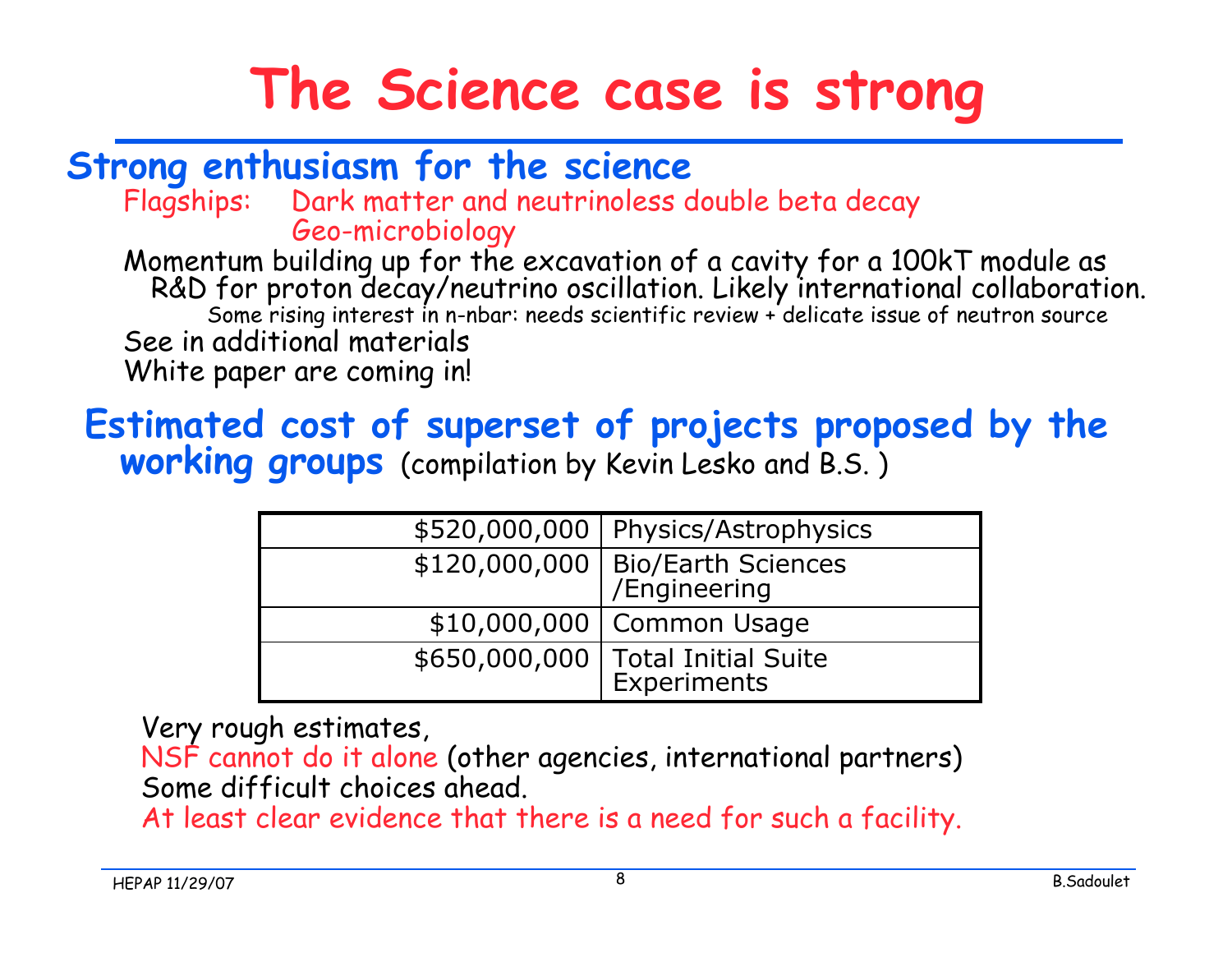### **Reflection on time scales**

| <b>Activity Name</b>               | Start<br>Date | Finish<br>Date  | 2007 | 2008 | 2009 | 2010 | 2011 | 2012 | 2013   | 2014 | 2015   | 2016 |
|------------------------------------|---------------|-----------------|------|------|------|------|------|------|--------|------|--------|------|
| <b>Facility Preliminary Design</b> |               | 9/1/07 11/28/08 | □    |      |      |      |      |      |        |      |        |      |
| Preliminary Design Review          | 12/1/08       |                 |      |      |      |      |      |      |        |      |        |      |
| <b>MREFC</b>                       | 1/1/09        | 3/31/09         |      |      | ∝≂   |      |      |      |        |      |        |      |
| <b>NSB</b>                         | 5/1/09        | 9/30/10         |      |      |      |      |      |      |        |      |        |      |
| <b>Facility FDR</b>                | 1/1/09        | 9/30/10         |      |      |      |      |      |      | 4850ft |      | 7400ft |      |
| <b>Facility Construction</b>       | 10/1/10       | 9/30/15         |      |      |      |      |      |      |        |      |        |      |
|                                    |               |                 |      |      |      |      |      |      |        |      |        |      |
| Scientific Program                 | 1/1/07        | 8/29/08         |      |      |      |      |      |      |        |      |        |      |
| Costing of Initial Suite           | 11/1/07       | 9/30/08         |      |      |      |      |      |      |        |      |        |      |
|                                    |               |                 |      |      |      |      |      |      |        |      |        |      |

#### **Sobering: Even in best scenario**

MREFC proposal ready by Dec 08 (present goal of  $53$ ) Mar 09 NSB decision Funding FY 11 2013 significant access to 4850 ft 2015 access 7400 ft

#### **If we insist on having the science with facility, the science program has to be defined by Dec 08.**

#### **How can we fulfill the requirements of MREFC?**

Preliminary design report  $\approx$  CD2 Lehman type review Main idea is control of costs and schedule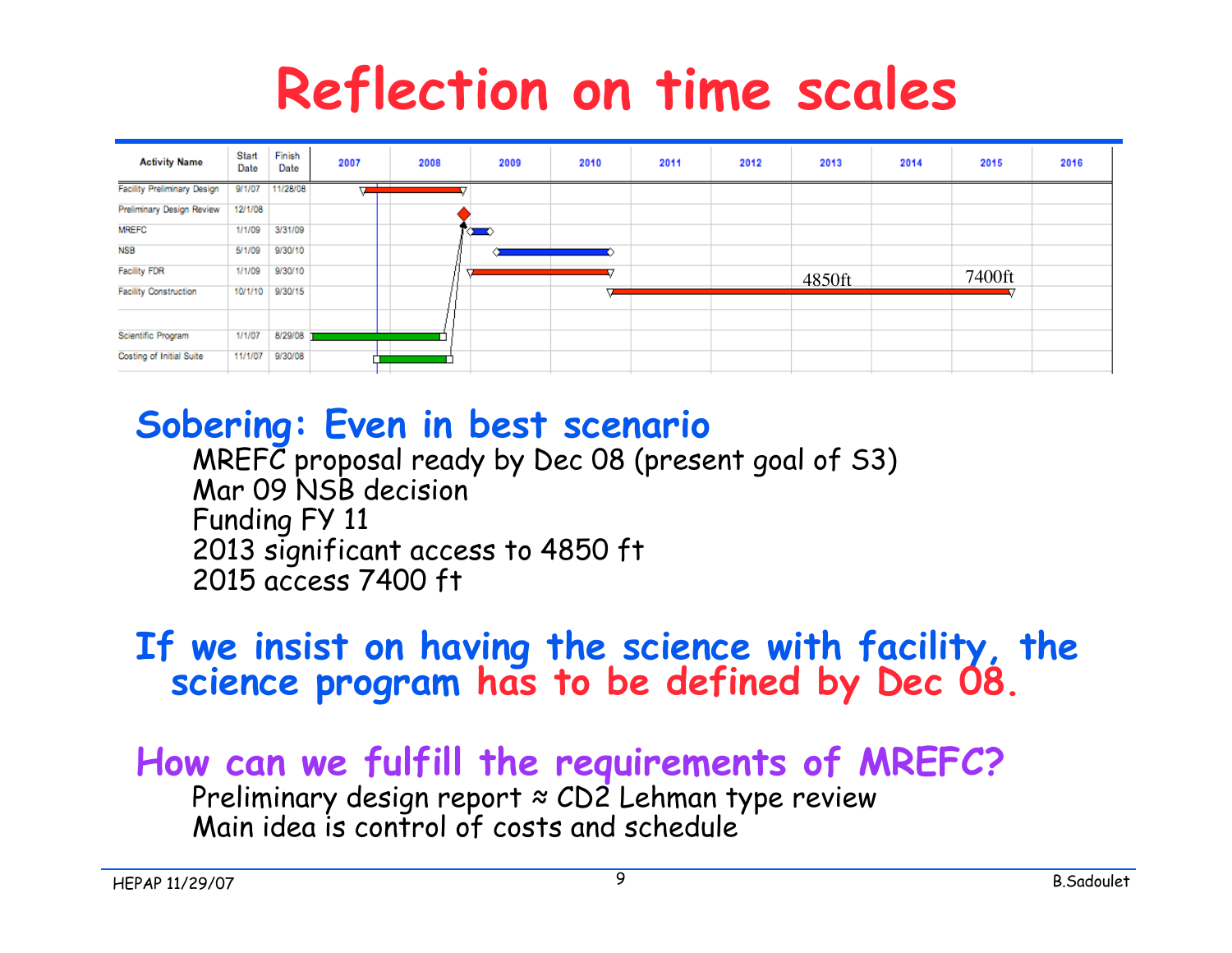### **NSF pre-construction planning process**

Mark Coles

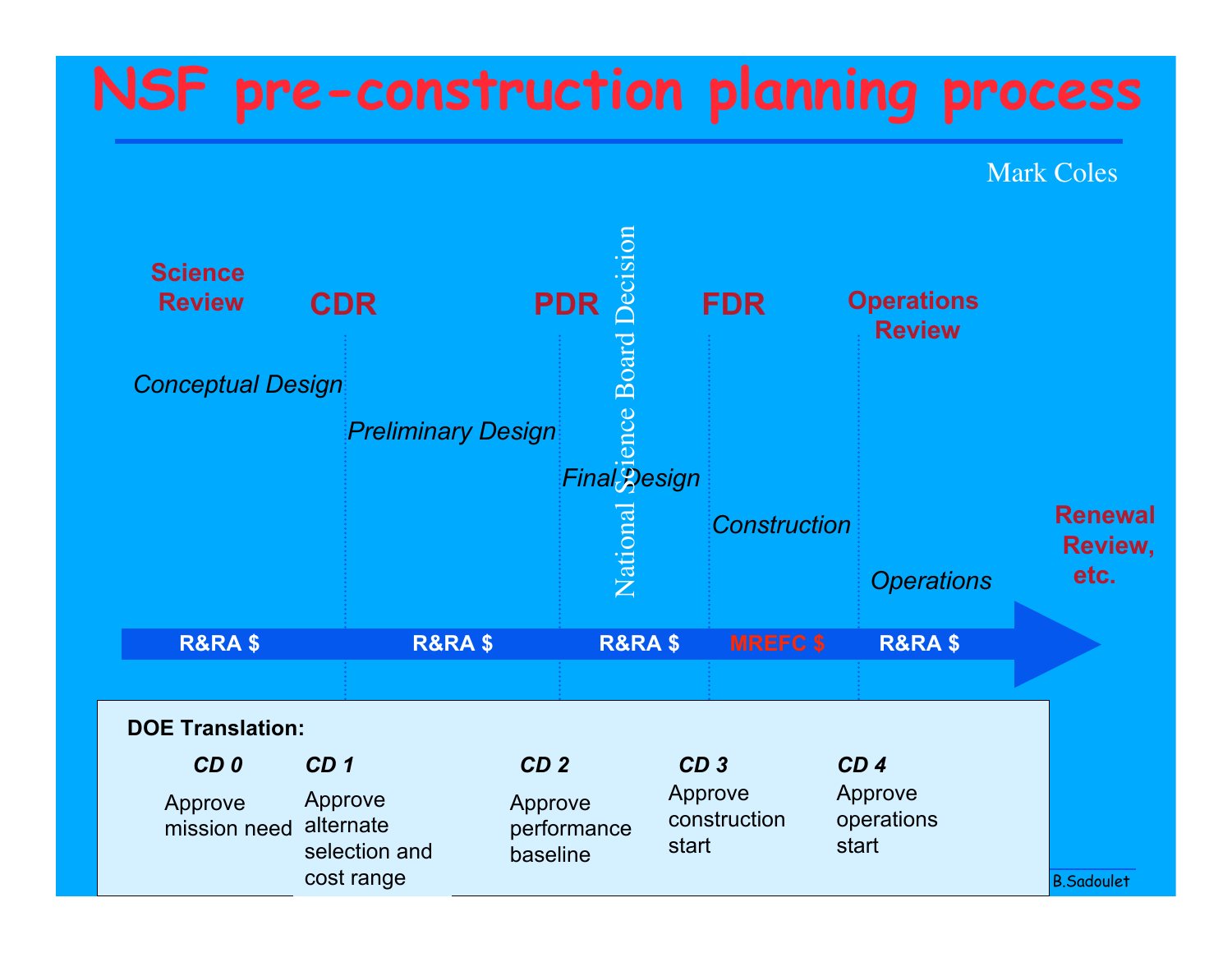# **Fitting into the MRFC framework**

#### **Need to define in detail a science program by Dec 2008**

Impossible to do this at the required level (PDR) with most experiments ( $\geq$ \$500M of experiments to baseline)

Does not make any sense to fix now what will be installed in best case in 2013 and 2015

Compatibility with SAG process

We also need time to raise the additional \$300-400M (DOE, other agencies and international collaboration)

#### **Proposed solution: Define an "initial scientific program"**

Determine as accurately as possible a scientific envelope costing in some details a representative set of initial experiments. Make assumptions about other contributions, add contingency and make room for new ideas.

Then live within this scientific envelope. Contingency shared by all experiments.

#### **Internal negotiation within NSF**

Mark Coles stated at the workshop that there could be some flexibility Adapt the MREFC to our specific case:

- a facility with  $\approx$  5 year overall construction with intermediate stages of availability
- For many experiments: take advantage of a construction time shorter than that of the facility to maximize the scientific output
- involvement of several agencies + international aspects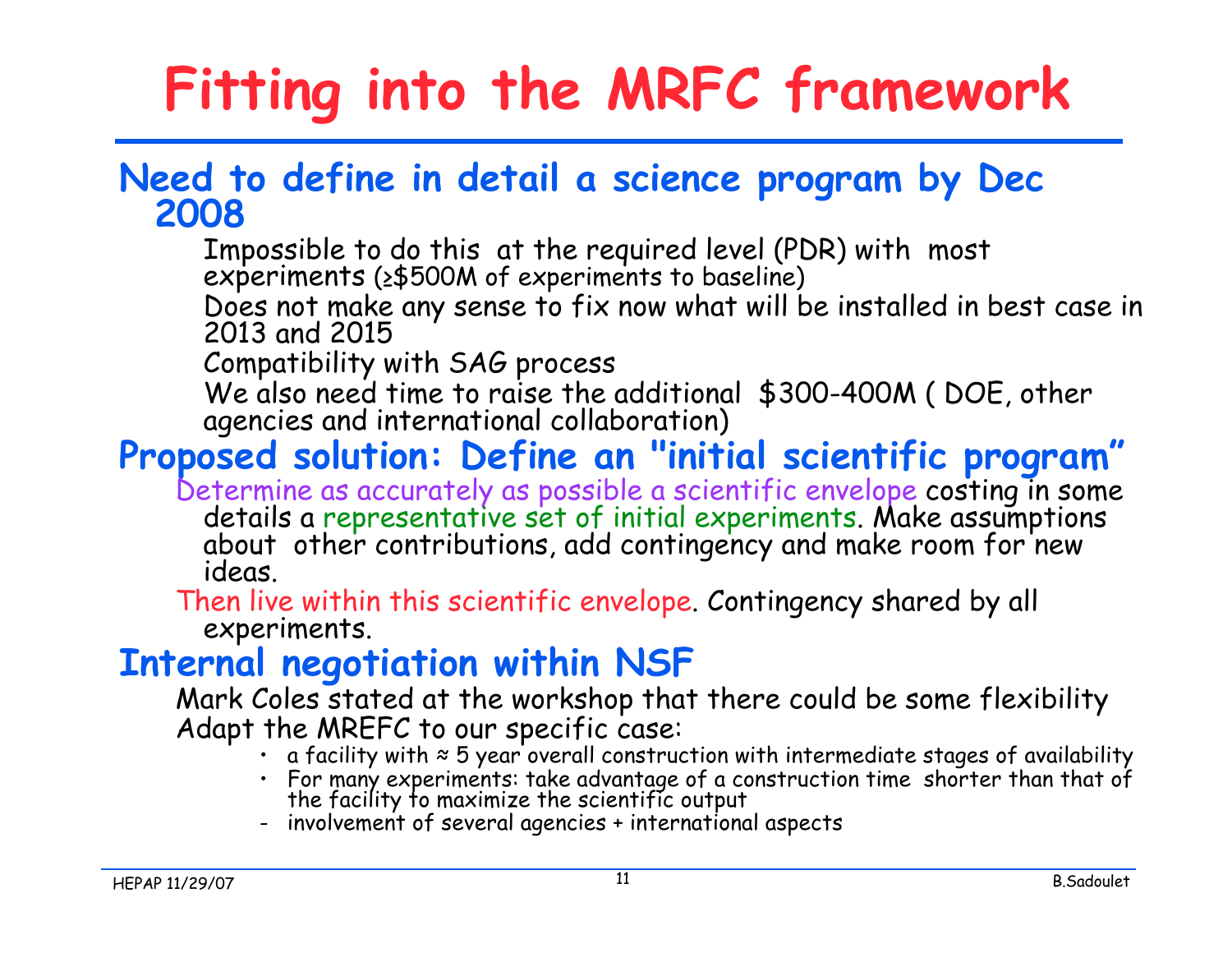### **Review Process**

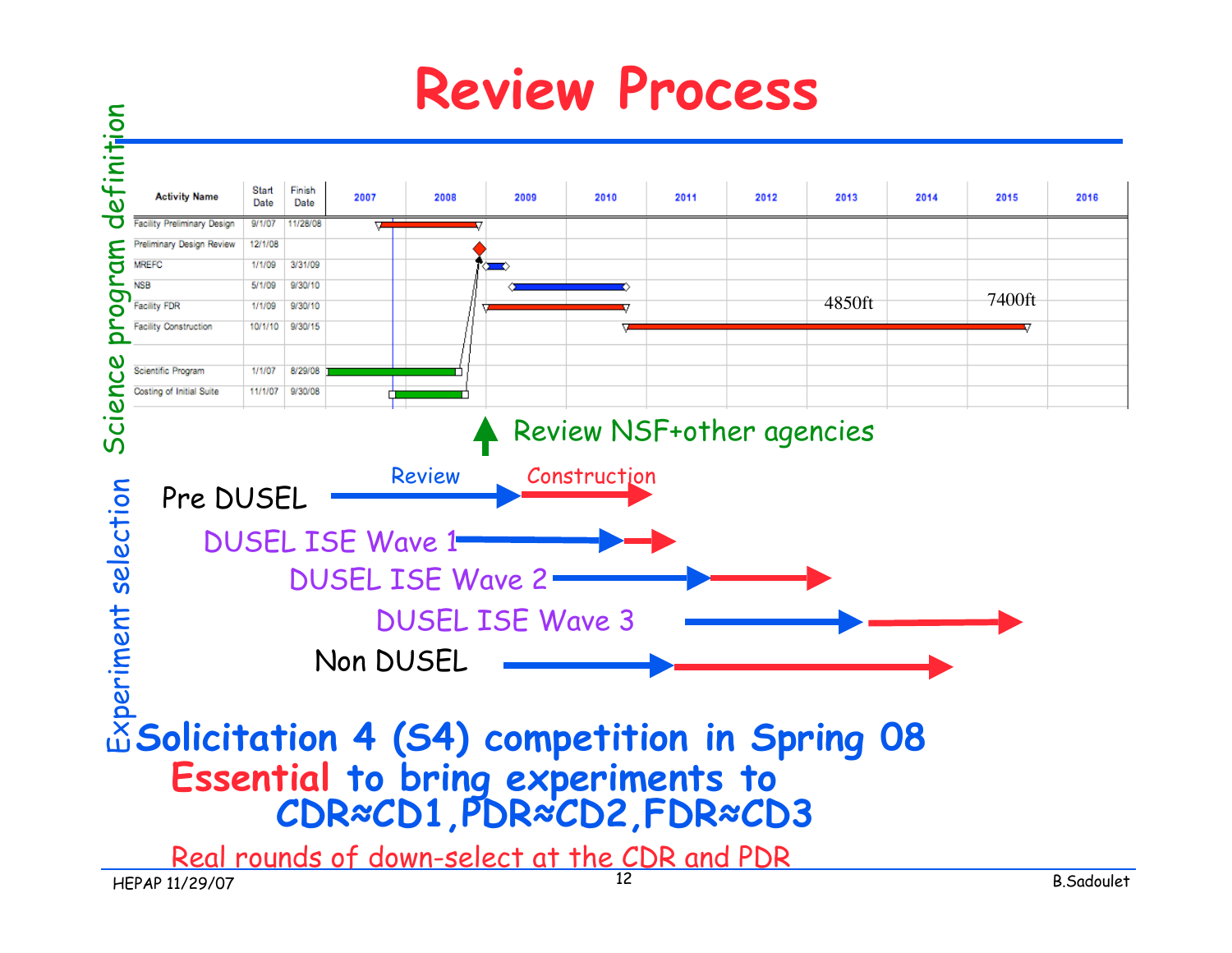# **Matching time of facility availability**

| <b>Activity Name</b>                                  | Start<br>Date | Finish<br>Date   | 2007 | 2008 | 2009 | 2010 | 2011 | 2012 | 2013   | 2014 | 2015   | 2016 |
|-------------------------------------------------------|---------------|------------------|------|------|------|------|------|------|--------|------|--------|------|
| <b>Facility Preliminary Design</b>                    | 9/1/07        | 11/28/08         | v    |      |      |      |      |      |        |      |        |      |
| Preliminary Design Review                             | 12/1/08       |                  |      |      |      |      |      |      |        |      |        |      |
| <b>MREFC</b>                                          | 1/1/09        | 3/31/09          |      |      | ឃ    |      |      |      |        |      |        |      |
| <b>NSB</b>                                            | 5/1/09        | 9/30/10          |      |      |      | ⌒    |      |      |        |      |        |      |
| <b>Facility FDR</b>                                   | 1/1/09        | 9/30/10          |      |      |      |      |      |      |        |      | 7400ft |      |
| <b>Facility Construction</b>                          | 10/1/10       | 9/30/15          |      |      |      | ٣.   |      |      | 4850ft |      |        |      |
| Scientific Program                                    | 1/1/07        | 8/29/08          |      |      |      |      |      |      |        |      |        |      |
| Costing of Initial Suite                              | 11/1/07       | 9/30/08          |      |      |      |      |      |      |        |      |        |      |
| <b>S4 Solicitation</b>                                | 5/1/08        | 9/30/08          |      |      |      |      |      |      |        |      |        |      |
| <b>Experiment A</b><br>Conceptual/Proof of<br>concept | 11/1/07       | 6/30/10          |      |      |      |      |      |      |        |      |        |      |
| CDR                                                   | 7/1/10        |                  |      |      |      | ۰    |      |      |        |      |        |      |
| Selection                                             | 12/1/10       |                  |      |      |      |      |      |      |        |      |        |      |
| Preliminary design                                    |               | 12/1/10 10/31/11 |      |      |      |      |      |      |        |      |        |      |
| PDR                                                   | 12/1/11       |                  |      |      |      |      |      |      |        |      |        |      |
| Final design                                          |               | 12/1/11 11/30/12 |      |      |      |      |      |      |        |      |        |      |
| FDR/decison                                           | 12/3/12       |                  |      |      |      |      |      |      |        |      |        |      |
| Construction                                          | 10/1/13       | 9/30/15          |      |      |      |      |      |      |        |      |        |      |
|                                                       |               |                  |      |      |      |      |      |      |        |      |        |      |

#### **An example:** an experiment to be ready when 7400 ft becomes available **There is not a lot of time!**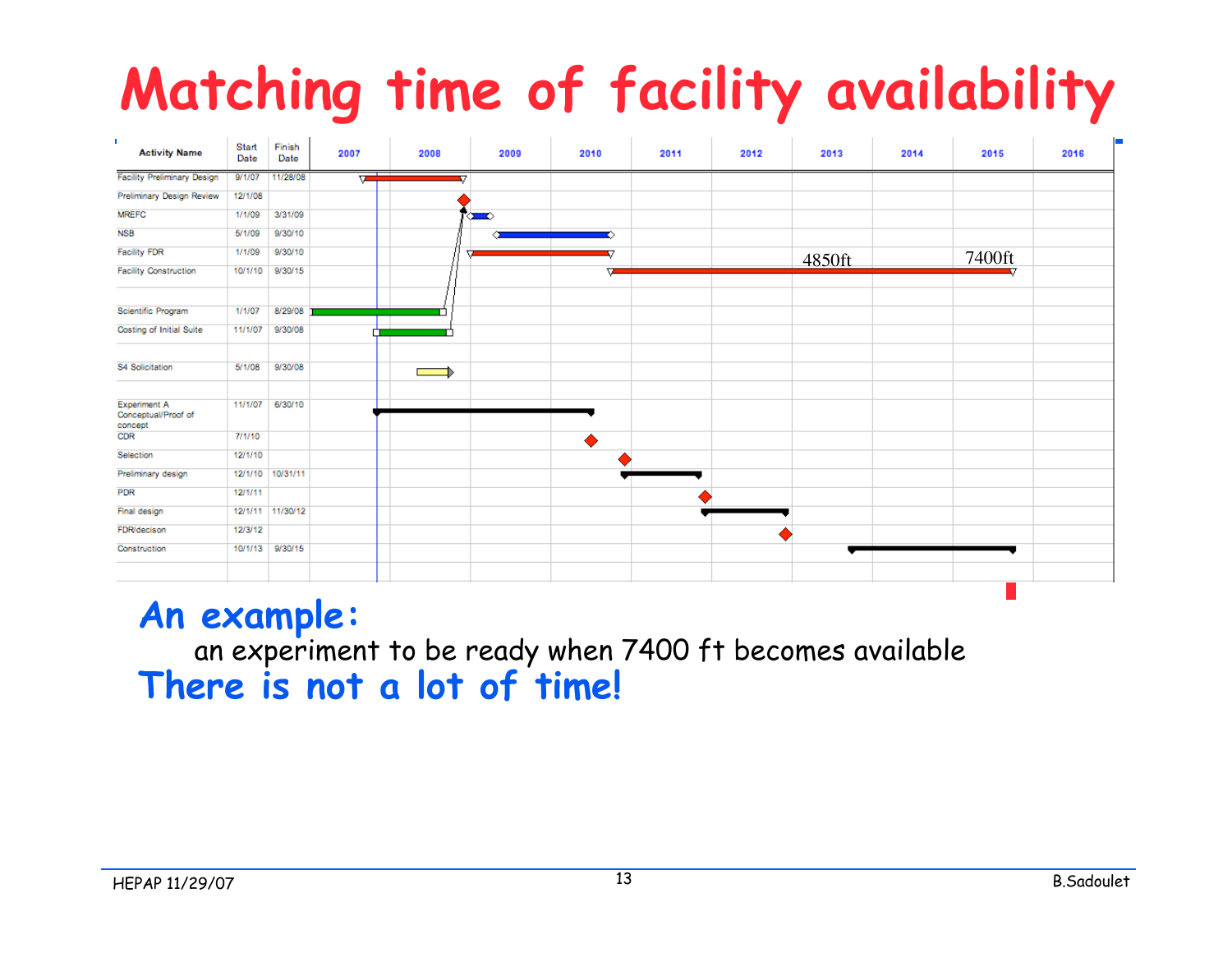# **Community Self Organization**

#### **What we witnessed at the workshop:**

The underground community is mobilizing to put forward a credible<br>scientific program for a MREFC on a very short time scale (Dec 08).

#### **Organization:**

•Working groups by subfields => scientific strategy<br>representative set of experiments<br>•In the middle of self selection of overall coordinators to pull together the scientific component of the proposal •Cross cutting working groups looking at common functions: eager to implement the synergies inherent to DUSEL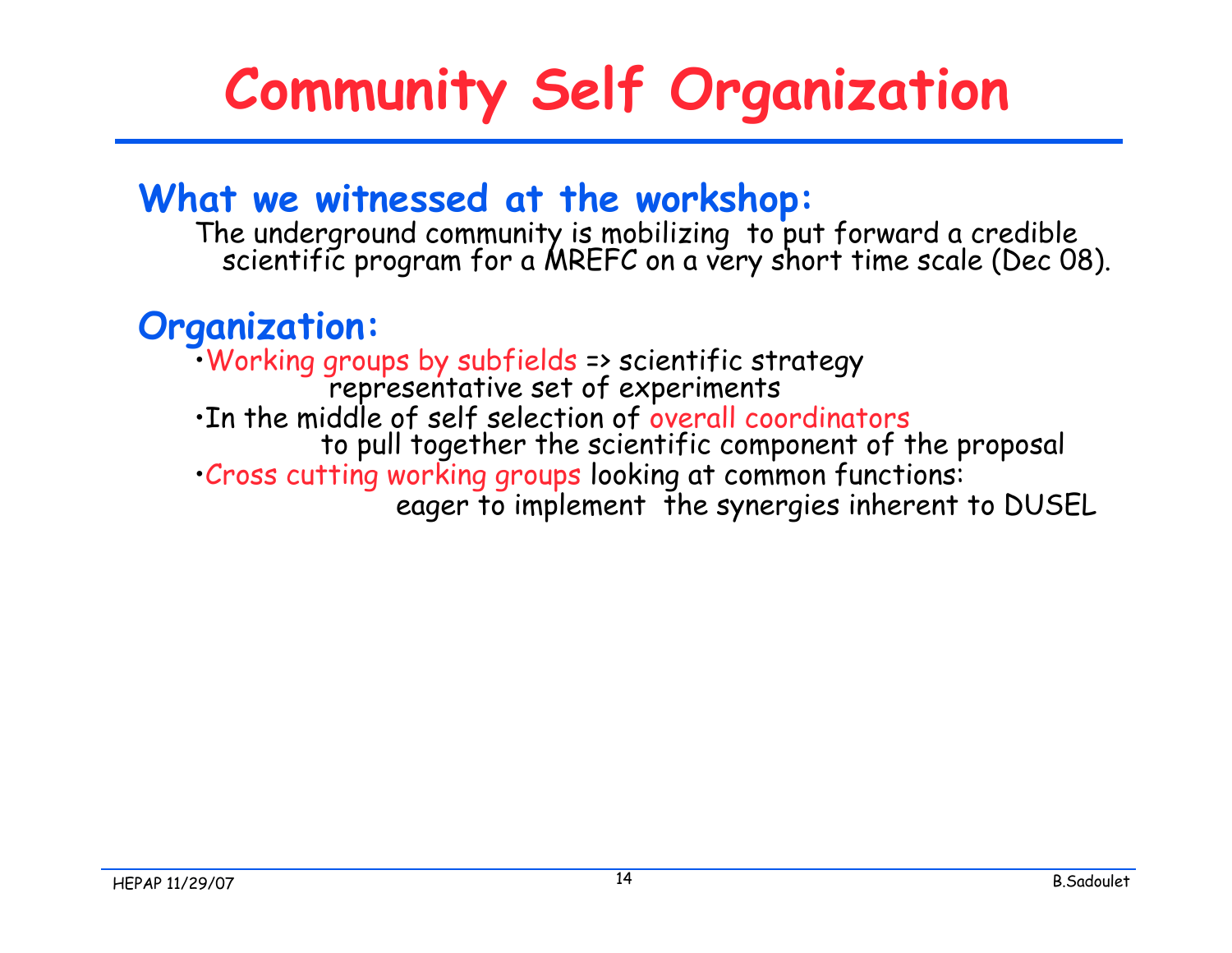## **How to Maximize DUSEL Potential?**

#### **Push Pre-DUSEL science**

**Our ultimate goal is Science,** not building a facility. We need to **push the frontier** as aggressively as possible.

At all existing facilities including SNOLab and SUSEL

Experience with depth and with site

The Science that we well get in the coming years is essential to inform the program

- Potential discoveries could change drastically course of action
- Explore the capabilities of our technologies
	- e.g. at each new levels of sensitivity we discover new forms of backgrounds and try to mitigate them
- Build in the experience of pre-DUSEL experiments into DUSEL experiments Scientific, technical and managerial: develop community capabilities

#### Balance the short term and the long term

- Do not cut the short/medium term program for the long term
- Do not down select technologies too early: what is promising now may not be up to the job in 8 years from now
- Long term R&D is essential

### **Begin to realize the other promises of DUSEL ASAP**

Multi-disciplinary aspects (see in " additional material" B groups) Inter-agency + international cooperation

E&O etc…

How?? "Virtual laboratory"

" Center for Deep Underground Science and Engineering"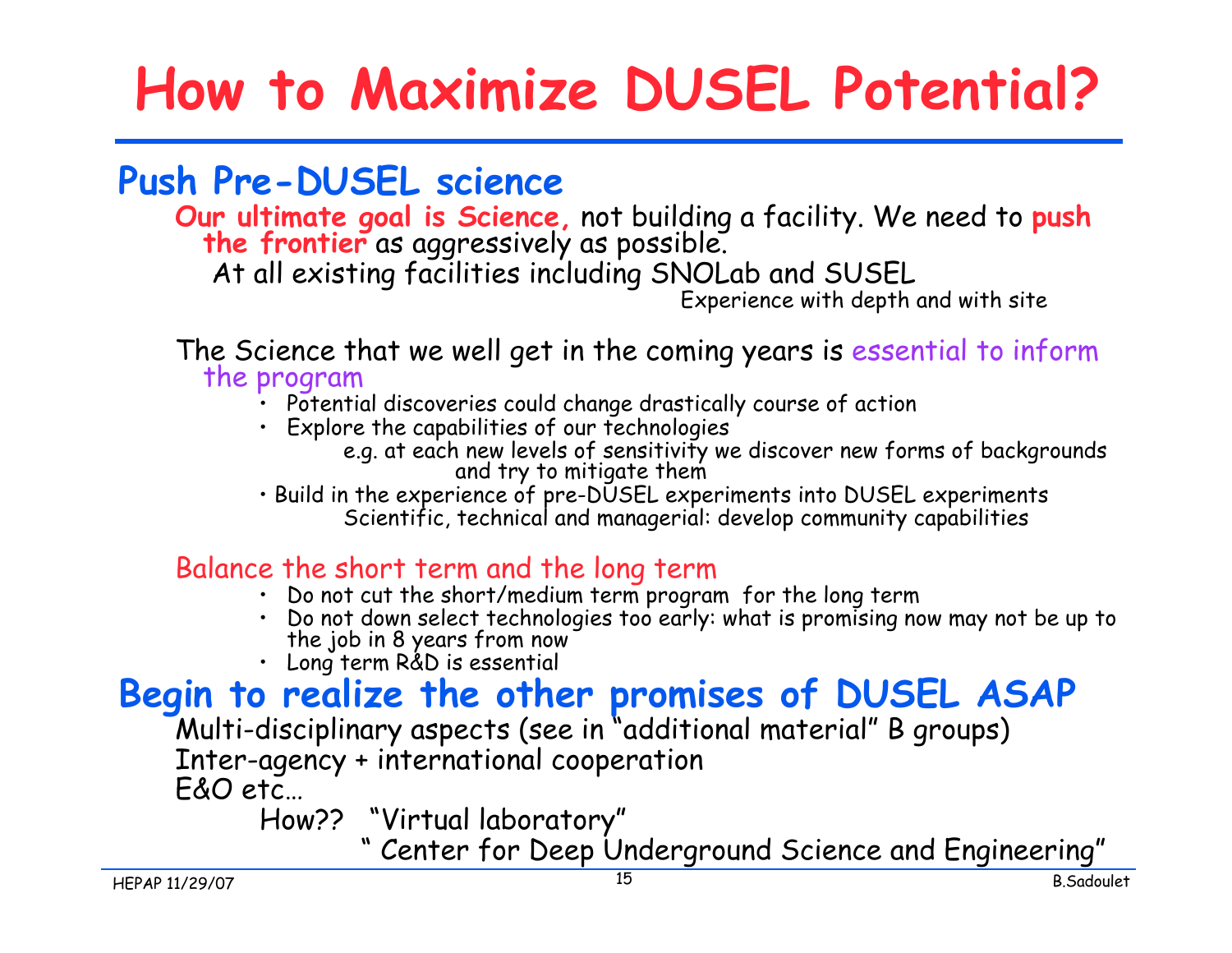

# **Geoneutrinos & Transparent Earth**

#### **Cavity Engineering & Mega Detector**



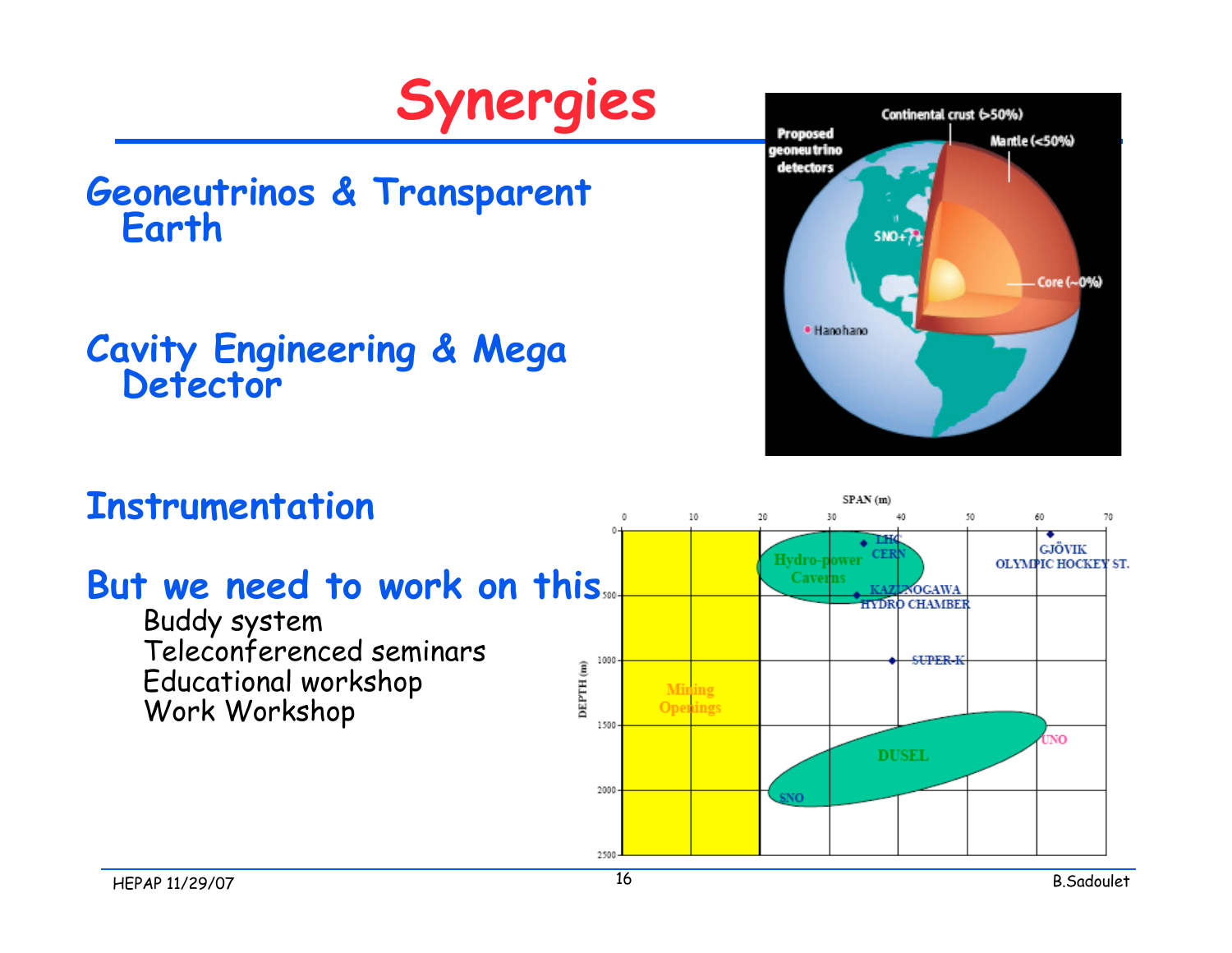### **Conclusions**

#### **The underground community is mobilizing**

to put forward a credible scientific program for a MREFC on a very short<br>time scale (Dec 08).

#### **NSF should adapt the MREFC process to our case:**

- a facility with ≈ 5 year overall construction with intermediate stages of availability
- For many experiments: take advantage of the shorter construction time to maximize the scientific output
- involvement of several agencies + international aspects

#### **It is essential for DOE to get actively involved in Deep Science and DUSEL (in close partnership with NSF)**

Unique scientific opportunities complementing the accelerator and space<br>frontiers. We should seize them!

The underground science community is increasing rapidly!

We need the project management expertise of the labs, both for

- the definition of the initial scientific program: realistic costing (short time scale)
- the design of the various waves of the initial suite of experiments.

Cross agency group (≈ JOG)

**We need to push at the same time**

The scientific frontier at currently available underground sites The preparation of DUSEL: a long way ahead

#### **A statement of HEPAP on these 4 points would be very useful!**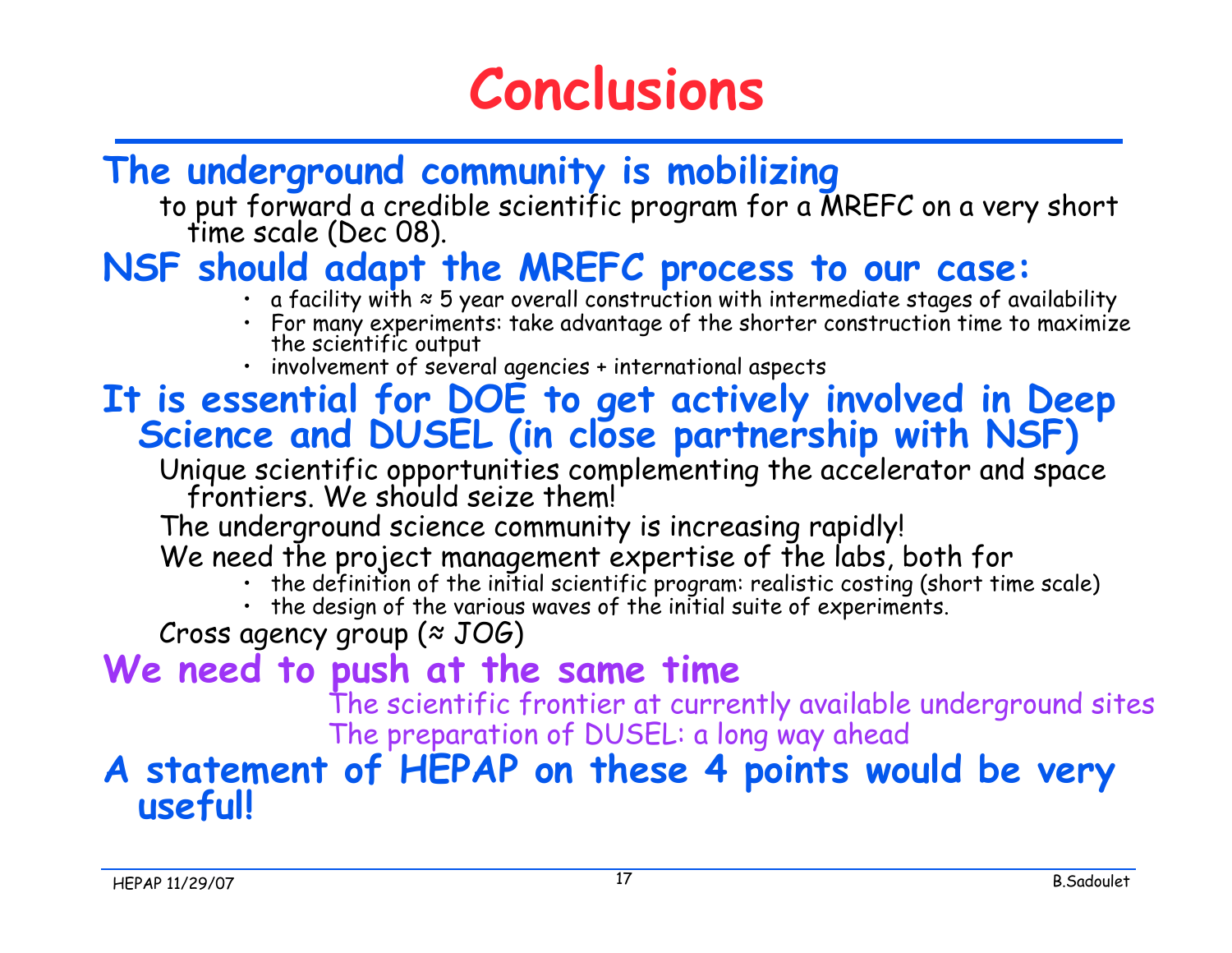### **Additional material**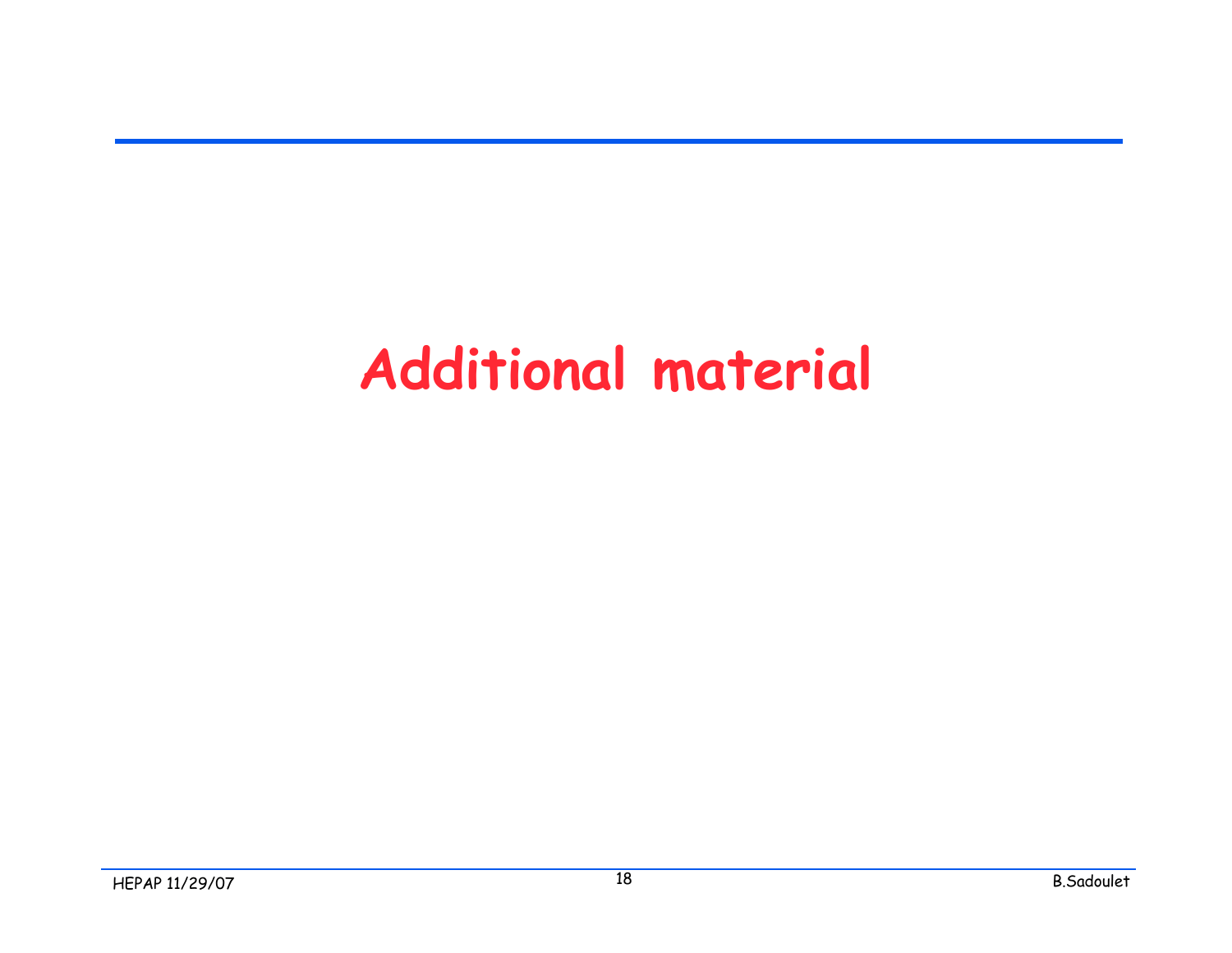**S1 Scientific Findings**

Deep underground science is an essential component of research at the frontier. Underground experiments are critical to addressing some of the most compelling problems of modern science and engineering; and long-term access to dedicated deep underground facilities is essential.

**Disciplines in transformation.** Deep underground experiments have for some time constituted an important component of physics and astrophysics. Biologists, earth scientists and engineers have long made observations underground and have in recent years also recognized the extraordinary potential of deep long-term underground experiments.

**Benefits to Society.** Investment in deep underground experiments can yield important societal benefits. Underground construction, resource extraction, management of water resources, environmental stewardship, mine safety and national security are prominent examples. By creating a unique multidisciplinary environment for scientific discovery and technological development, a deep underground laboratory will inspire and educate the nation's next generation of scientists and engineers.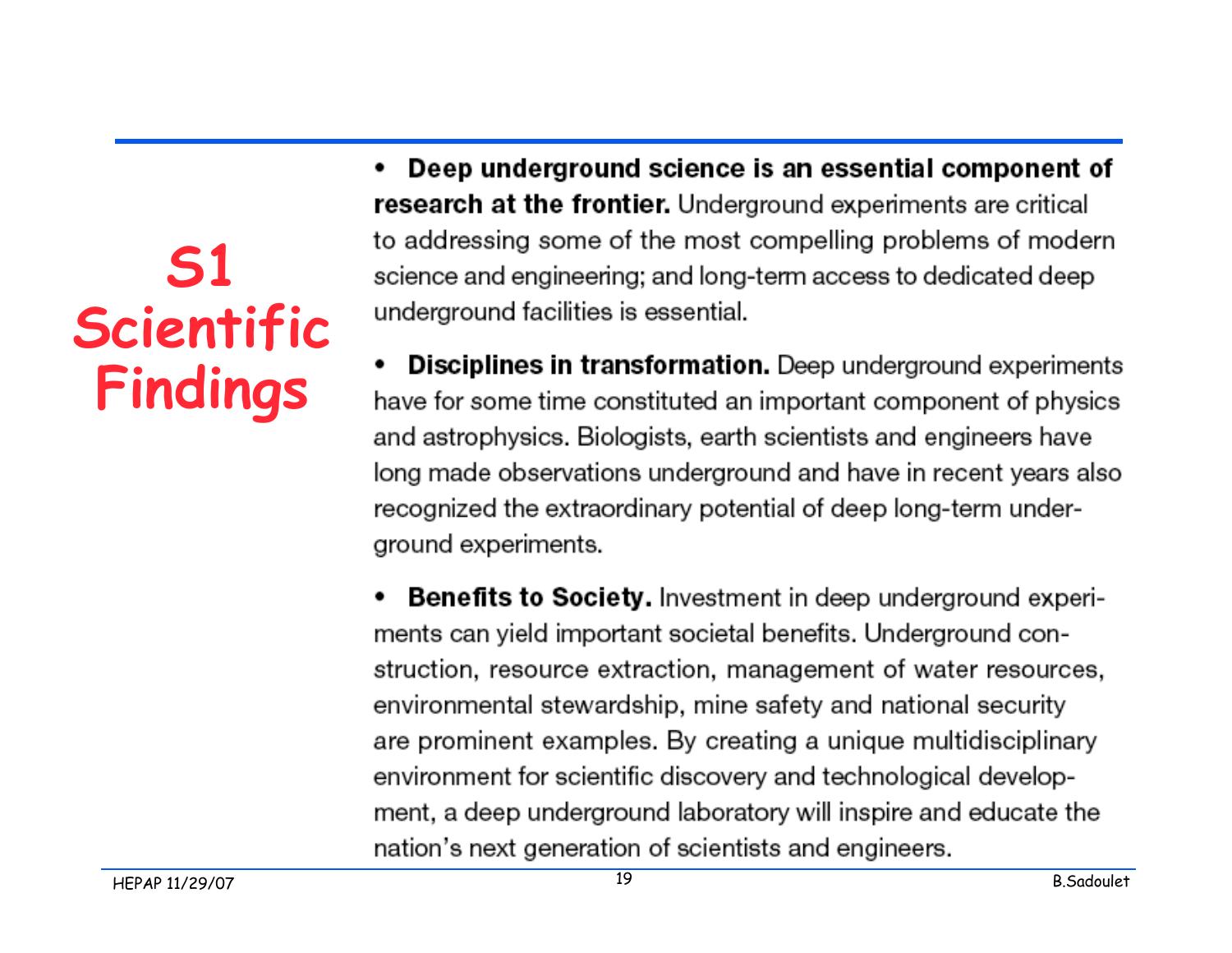**S1 Programatic Findings**

- Worldwide need for underground space. The rising interest ٠ in deep underground science: the diversification of underground disciplines; the increase in the number of underground researchers; and the increased size, complexity and duration of experiments all point to a rapidly rising demand for underground laboratory space worldwide. The opening of numerous facilities outside the U.S. attests to the gap between supply and demand, especially at very great depth.
- Need for a U.S. world-class deep multidisciplinary facility. The U.S. is among the very few developed countries without a deep underground facility ( $\geq 3000$  m.w.e). In an international environment where deep underground space is at a premium, a U.S. Deep Underground Science and Engineering Laboratory would provide critical discovery opportunities to U.S. and foreign scientists, place the U.S. in a stronger strategic position in deep underground science, and maximize the benefits of underground research to the nation.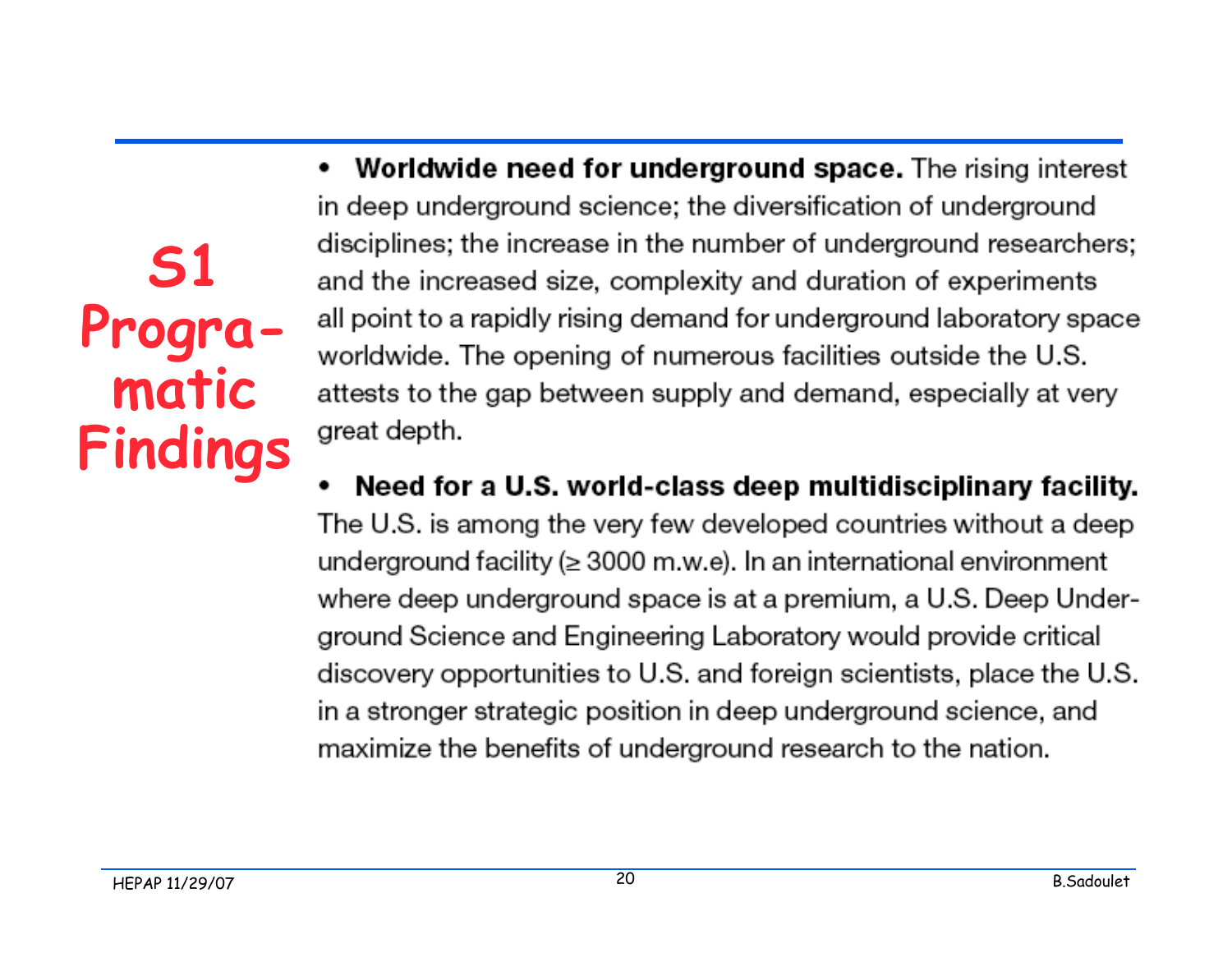### **S1: 3 RECOMMENDATIONS: Rec 1**

**• Strong support for deep underground science.** The past decade has witnessed dramatic scientific returns from investments in physics and microbiology at great depths. Underground research is emerging as a unique and irreplaceable component of science, not only in physics and astrophysics, but also in biology, earth sciences and many disciplines of engineering. We recommend that the U.S. strengthen its research programs in subsurface sciences to become a world leader in the multidisciplinary exploration of this important new frontier.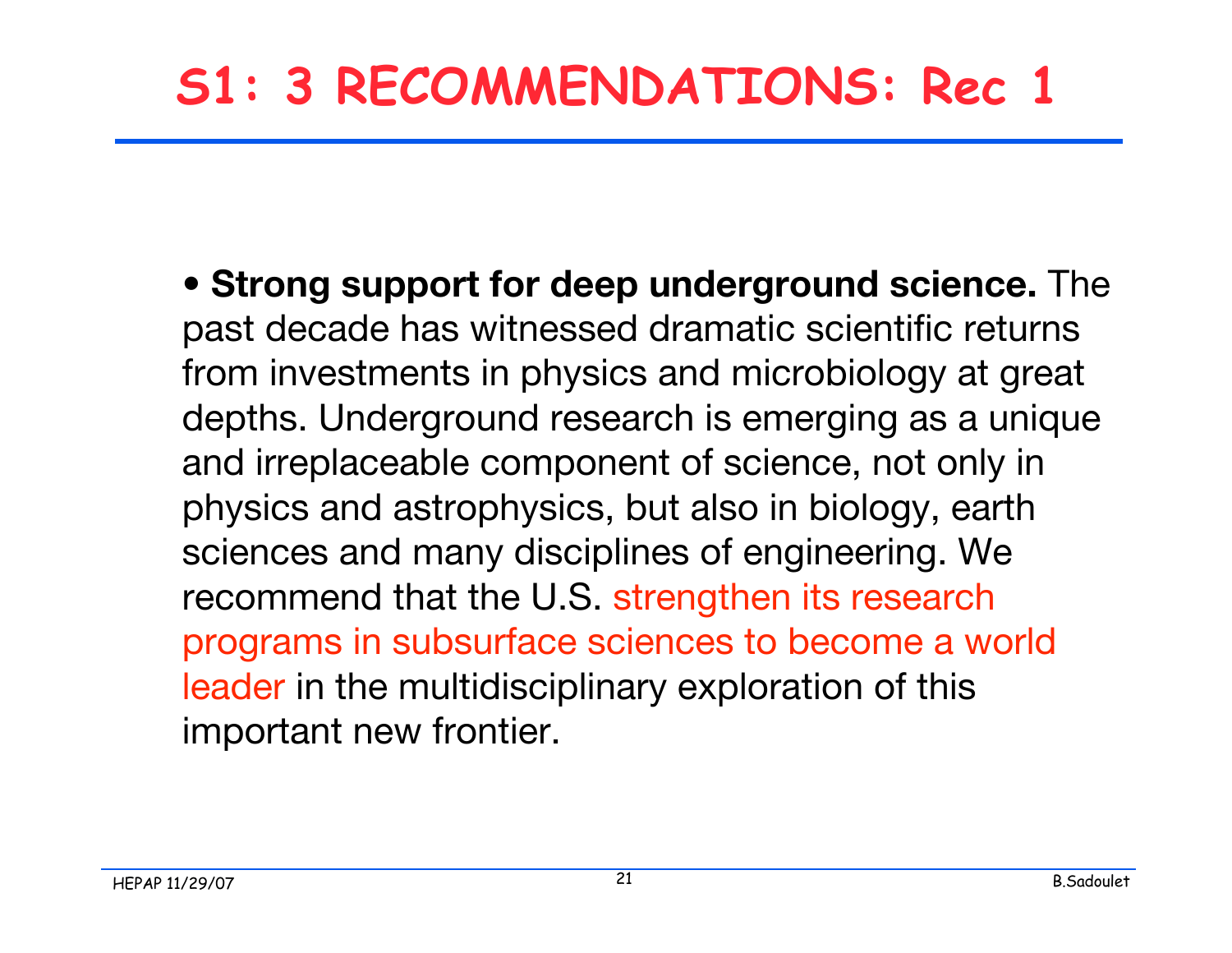### **RECOMMENDATION 2**

**• A cross-agency Deep Science Initiative.** In order to broaden underground research and maximize its scientific impact, we recommend that the U.S. science agencies collaborate to launch a multidisciplinary Deep Science Initiative. This initiative would allow the nation to focus the whole range of underground expertise on the most important scientific problems. It would aim at optimizing the use of existing or new underground facilities and at exploiting the complementary aspects of a variety of rock formations. The Deep Science Initiative should be coordinated with other national initiatives and take full advantage of international collaboration opportunities.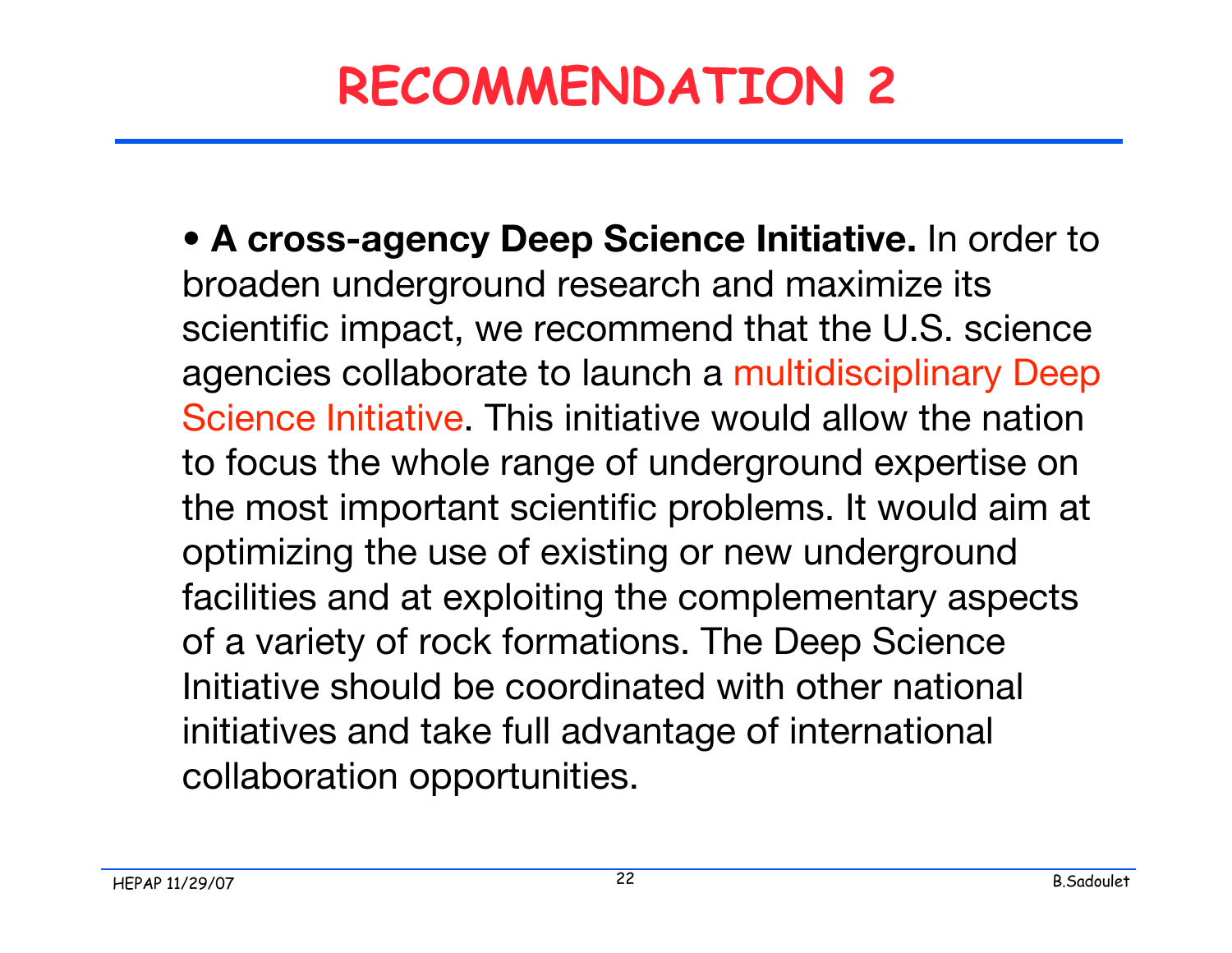### **RECOMMENDATION 3**

**• A Deep Underground Science and Engineering Laboratory.** The U.S. should complement the nation's existing assets with a flagship world-class underground laboratory providing access to very great depth (approximately 2200 meters, or 6000 meters water equivalent) and ample facilities at intermediate depths (approximately 1100 meters or 3000 meters water equivalent) currently not available in the U.S. Such a Deep Underground Science and Engineering Laboratory (DUSEL) should be designed to allow evolution and expansion over the next 30 to 50 years. Because of this long lifetime, the initial investment must be balanced with the operating costs. For maximum impact, the construction of DUSEL should begin as soon as possible.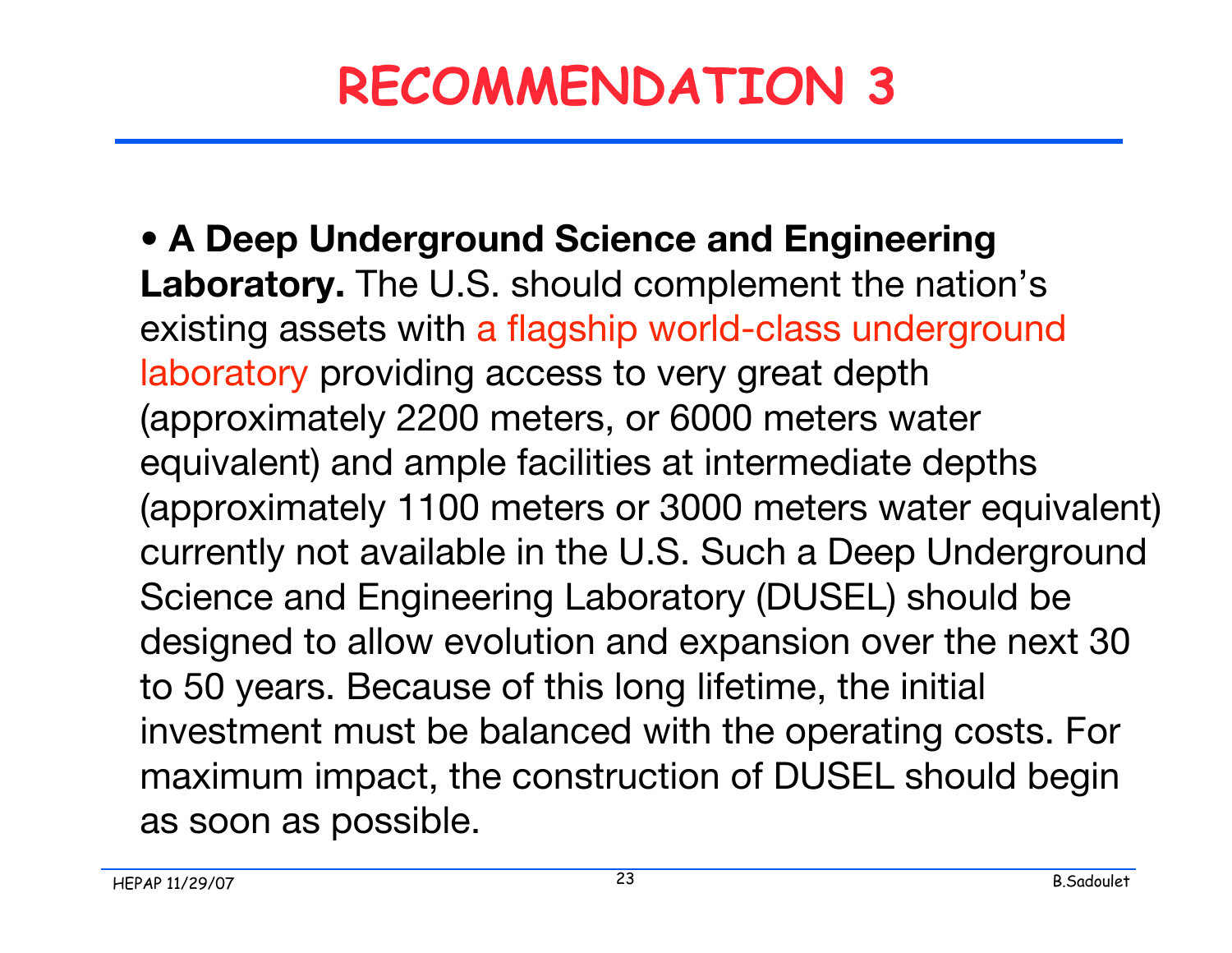| <b>Conceptual Design Stage</b>                                                                                                                                                                                                                                                                                                                                                                                                                                                                           | <b>Readiness Stage</b>                                                                                                                                                                                                                                                                                                                                                                                                                                                                                                     | <b>Board Approved Stage</b>                                                                                                                                                                                                                                                                                                                                                                                            | <b>Construction</b>                                                                                                                                                                                                                                                                                  |  |  |
|----------------------------------------------------------------------------------------------------------------------------------------------------------------------------------------------------------------------------------------------------------------------------------------------------------------------------------------------------------------------------------------------------------------------------------------------------------------------------------------------------------|----------------------------------------------------------------------------------------------------------------------------------------------------------------------------------------------------------------------------------------------------------------------------------------------------------------------------------------------------------------------------------------------------------------------------------------------------------------------------------------------------------------------------|------------------------------------------------------------------------------------------------------------------------------------------------------------------------------------------------------------------------------------------------------------------------------------------------------------------------------------------------------------------------------------------------------------------------|------------------------------------------------------------------------------------------------------------------------------------------------------------------------------------------------------------------------------------------------------------------------------------------------------|--|--|
| Concept development - Expend approximately<br>1/3 of total pre-construction planning budget<br>Develop construction budget based on<br>conceptual design<br>Develop budget requirements for advanced<br>planning<br>Estimate ops \$                                                                                                                                                                                                                                                                      | Preliminary design<br>Expend approx 1/3 of total pre-<br>construction planning budget<br>Construction estimate based on<br>prelim design<br>Update ops \$ estimate                                                                                                                                                                                                                                                                                                                                                         | Final design over $\sim$ 2 years<br>Expend approx 1/3 of total<br>pre-construction planning<br>budget<br>Construction-ready budget &<br>contingency estimates                                                                                                                                                                                                                                                          | Expenditure of budget and<br>contingency per baseline<br>Refine ops budget                                                                                                                                                                                                                           |  |  |
|                                                                                                                                                                                                                                                                                                                                                                                                                                                                                                          | <b>Funded by R&amp;RA or EHR \$</b>                                                                                                                                                                                                                                                                                                                                                                                                                                                                                        |                                                                                                                                                                                                                                                                                                                                                                                                                        | <b>MREFC \$</b>                                                                                                                                                                                                                                                                                      |  |  |
| <b>Conceptual design</b><br>Formulation of science questions<br>Requirements definition, prioritization,<br>and review<br>Identify critical enabling technologies and<br>high risk items<br>Development of conceptual design<br>Top down parametric cost and<br>contingency estimates<br>Formulate initial risk assessment<br>Initial proposal submission to NSF                                                                                                                                         | <b>Preliminary Design</b><br>Develop site-specific preliminary<br>design, environmental impacts<br>Develop enabling technology<br>Bottoms-up cost and contingency<br>estimates, updated risk analysis<br>Develop preliminary operations cost<br>estimate<br><b>Develop Project Management Control</b><br>System<br><b>Update of Project Execution Plan</b>                                                                                                                                                                 | <b>Final Design</b><br>Development of final construction-<br>ready design and Project Execution<br>Plan<br>Industrialize key technologies<br>Refine bottoms-up cost and<br>contingency estimates<br>Finalize Risk Assessment and<br>Mitigation, and Management Plan<br>Complete recruitment of key staff                                                                                                               | <b>Construction per</b><br>baseline                                                                                                                                                                                                                                                                  |  |  |
| Initial draft of Project Execution Plan                                                                                                                                                                                                                                                                                                                                                                                                                                                                  | Proponents development strategy defined in Project Development Plan                                                                                                                                                                                                                                                                                                                                                                                                                                                        | Described by Project Execution Plan                                                                                                                                                                                                                                                                                                                                                                                    |                                                                                                                                                                                                                                                                                                      |  |  |
| Merit review, apply 1 <sup>st</sup> and 2 <sup>nd</sup> ranking<br>criteria<br><b>MREFC Panel briefings</b><br>and NSF<br>Forward estimates of Preliminary Design<br>costs and schedules<br>nmends<br>Establishment of interim review schedules<br>and competition milestones<br>Forecast international and interagency<br>recor<br><b>MREFC Panel reco</b><br>Director approves<br>participation and constraints<br>Initial consideration of NSF risks and<br>opportunities<br>Conceptual design review | NSF Director approves Internal<br>Management Plan<br>Readiness<br><b>NSB</b><br>Formulate/approve Project<br>Development Plan & budget;<br>include in NSF Facilities Plan<br>on noissime<br>dvance to<br>Preliminary design review and<br>integrated baseline review<br>Evaluate ops \$ projections<br>$\overline{\mathbf{5}}$<br>Evaluate forward design costs<br>and schedules<br>approves<br>Forecast interagency and<br>international decision<br>milestones<br><b>NSF</b><br>NSF approves submission to<br><b>NSB</b> | NSF oversight defined in Internal Management Plan, updated by development phase<br>Apply 3 <sup>rd</sup> ranking criteria<br><b>NSB</b> prioritization<br><b>OMB/Congress budget</b><br>negotiations based on Prelim<br>design budget<br>Semi-annual reassessment of<br>baseline and projected ops<br>budget for projects not started<br>construction<br>Finalization of interagency and<br>international requirements | Final design review, fix<br>baseline<br>Congress appropriates<br><b>MREFC funds &amp; NSB</b><br>funds<br>approves obligation<br>Periodic external review during<br>riates<br>construction<br>Review of project reporting<br>doudde<br>Site visit and assessment<br>Congress<br><b>MREFC</b> process |  |  |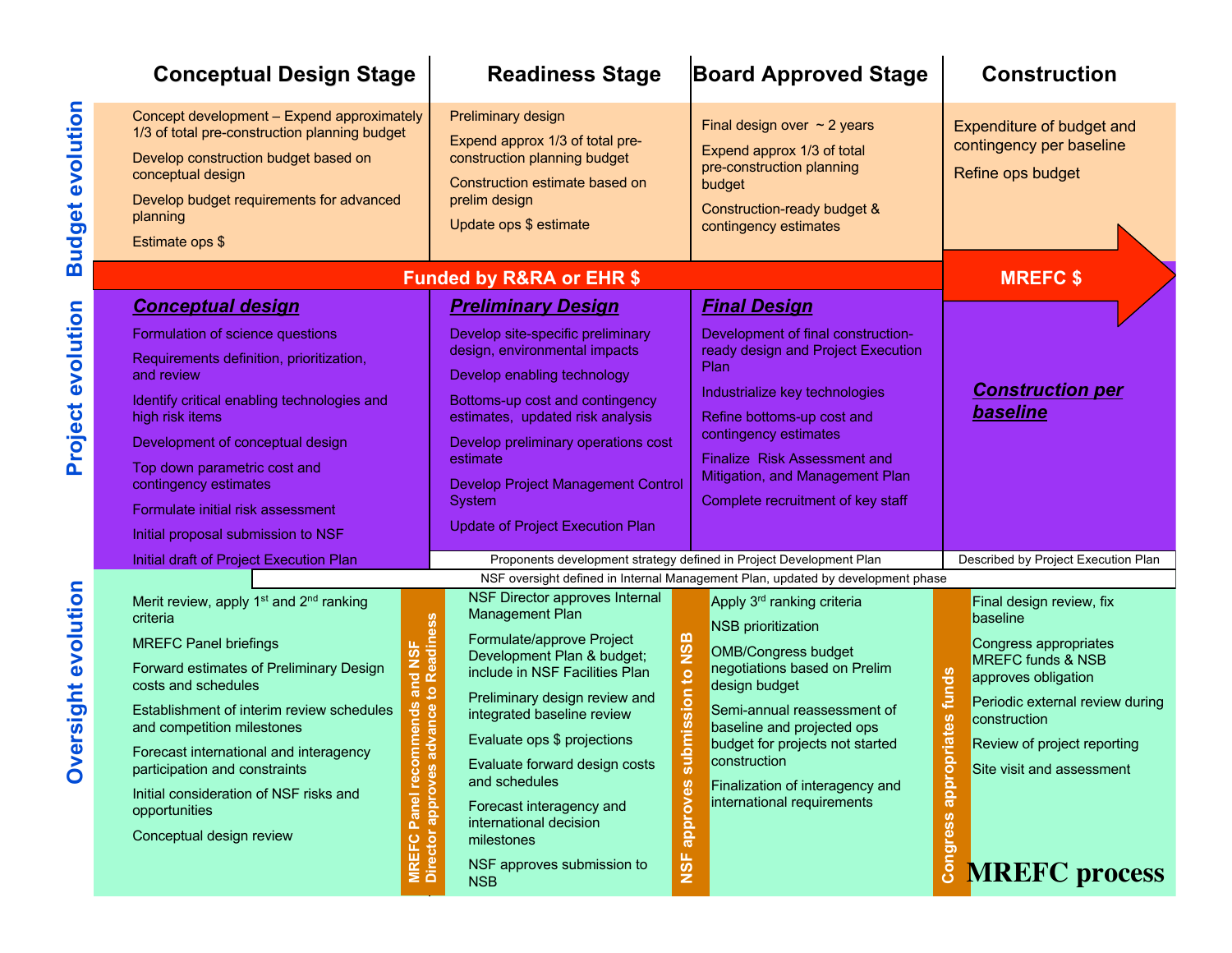## **Findings of the working groups**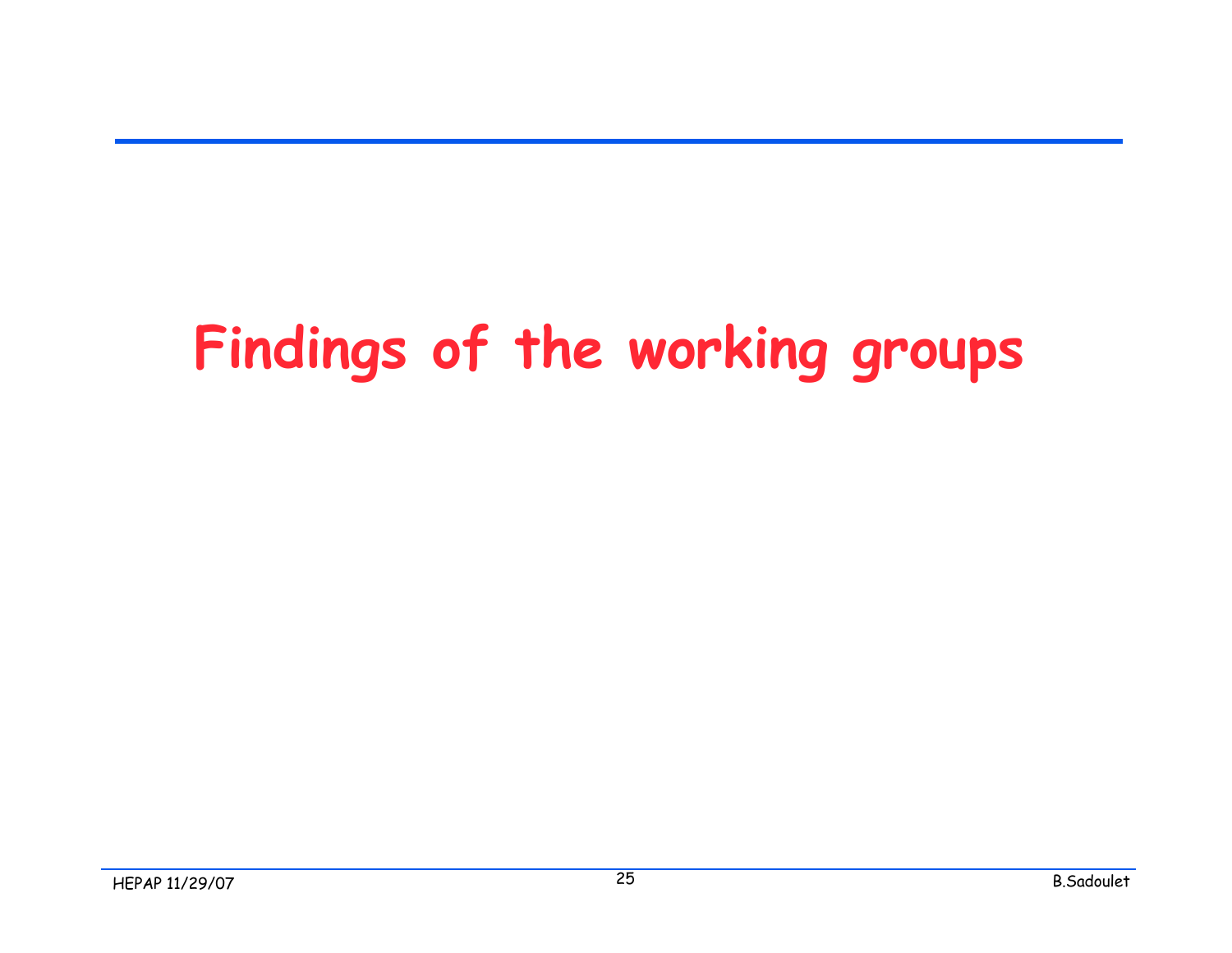## **Fields: Key Findings**

#### **A1 Low energy neutrinos**

Important science: Solar neutrinos, mixing matrix, Supernova, geo-neutrinos. Variety of readiness levels

### **A2 Neutroliness Double Beta decay**

Flagship science

1 ton, 3 leading isotopes: Ge, Xe, Tl (Gran Sasso). Strong case for two experiments in the US.

Need Production isotope, material storage underground

#### **A3 Long baseline, Nucleon decay**

Important science: 3 potential technologies: 1.5 ≈ ready Neutrino oscillation needs a beam from FNAL

Need R&D to establish readiness

We should consider one 100kT Cavity+ instrumentation for the initial suite n-nbar: needs scientific review + delicate issue of neutron source

#### **A4 Dark Matter**

Flagship science: Goal ≤ 10-46 cm2/nucleon

Exciting time: new technologies still being proposed

Possibility of discovery in the next few years, pre-DUSEL and LHC

We need full exploration of technologies! At least 2 experiments Although some technologies are ready for rough costing, down selection in 2008 is too early Need R&D for Phase II in particular directionality

#### **A5 Underground Accelerators**

HEPAP 11/29/07 B.Sadoulet Strong case to measure reactions near Gamow peak  ${}^{12}C$  ( $\alpha\gamma$ ),  ${}^{12}C$  ( ${}^{12}C$   $\gamma$ ) Complementarity to Luna: Ion beam? Close to readiness.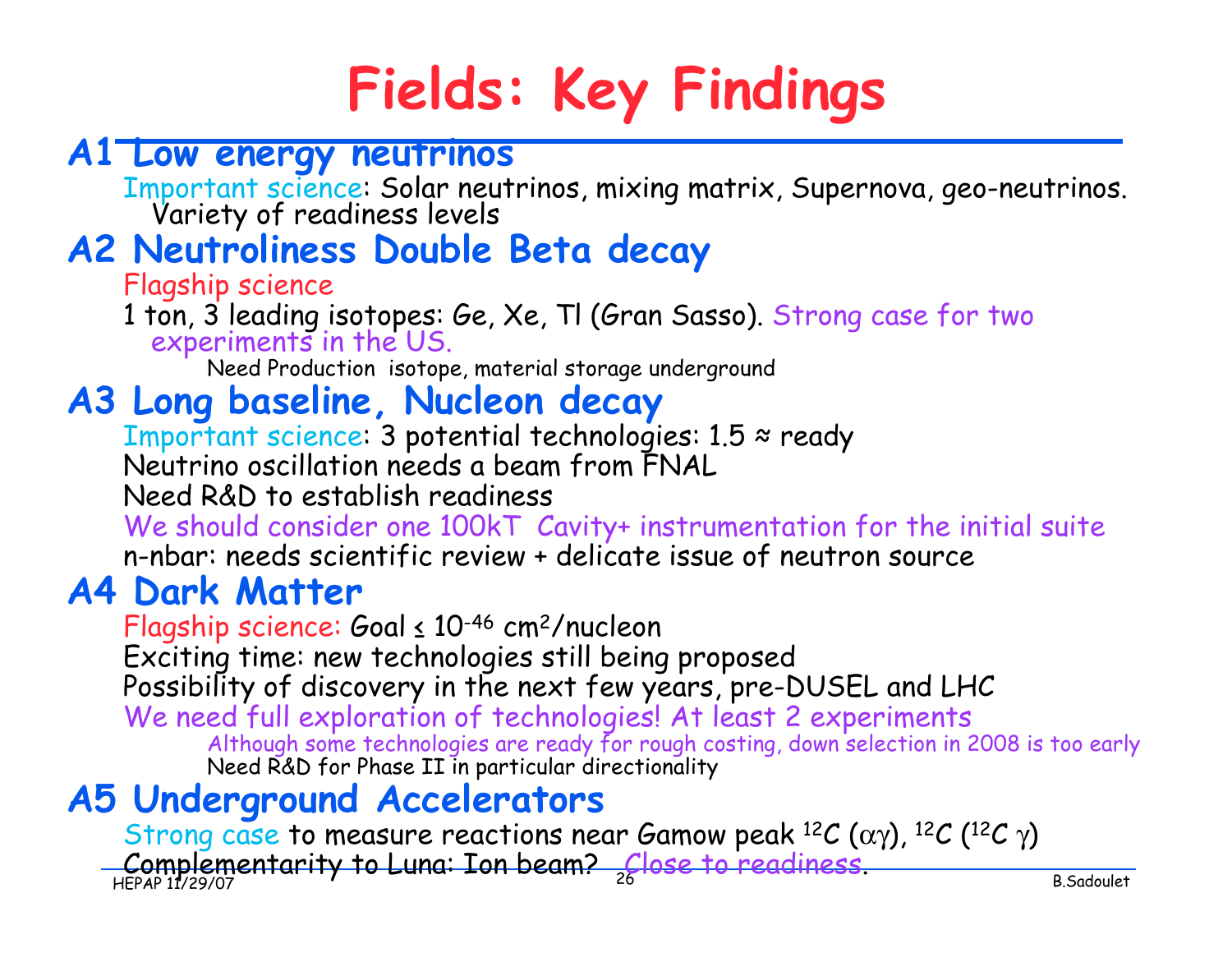# **Fields : Key Findings**

### **A6. A7. A8.**

Started together, new people, information about Homestake, bring in Henderson community

#### **A7. A8. Earth Science/Engineering**

Fundamental science + strong importance for applications

(e.g. C sequestration)

#### 3 experiments

- scale effects: use the large size of Homestake (fiber optics)
- fracture experiment: large blocks (\$2-5M/yr over 10 yrs) in drifts. =>coupled processes (including bio)

• large cavity engineering

Synergy: geoneutrinos, large cavern, instrumentation.

Some costing possible within 12 months

#### **A6. Biology:**

Input from Homestake , USDA (bio fuel)

Fundamental, flagship science: high likelihood of important discoveries 3 basic experiments

• Need to characterize first micro-biological environment + impact of mining, flooding

• Borehole to 16,200 ft drilling from 8000ft (technology available)

• Pristine fracture zones accessible from shallower levels, extension of tunnels 100-200ft to non impacted zones; biological manipulations. New technologies e.g.,for life detection (NASA Ames)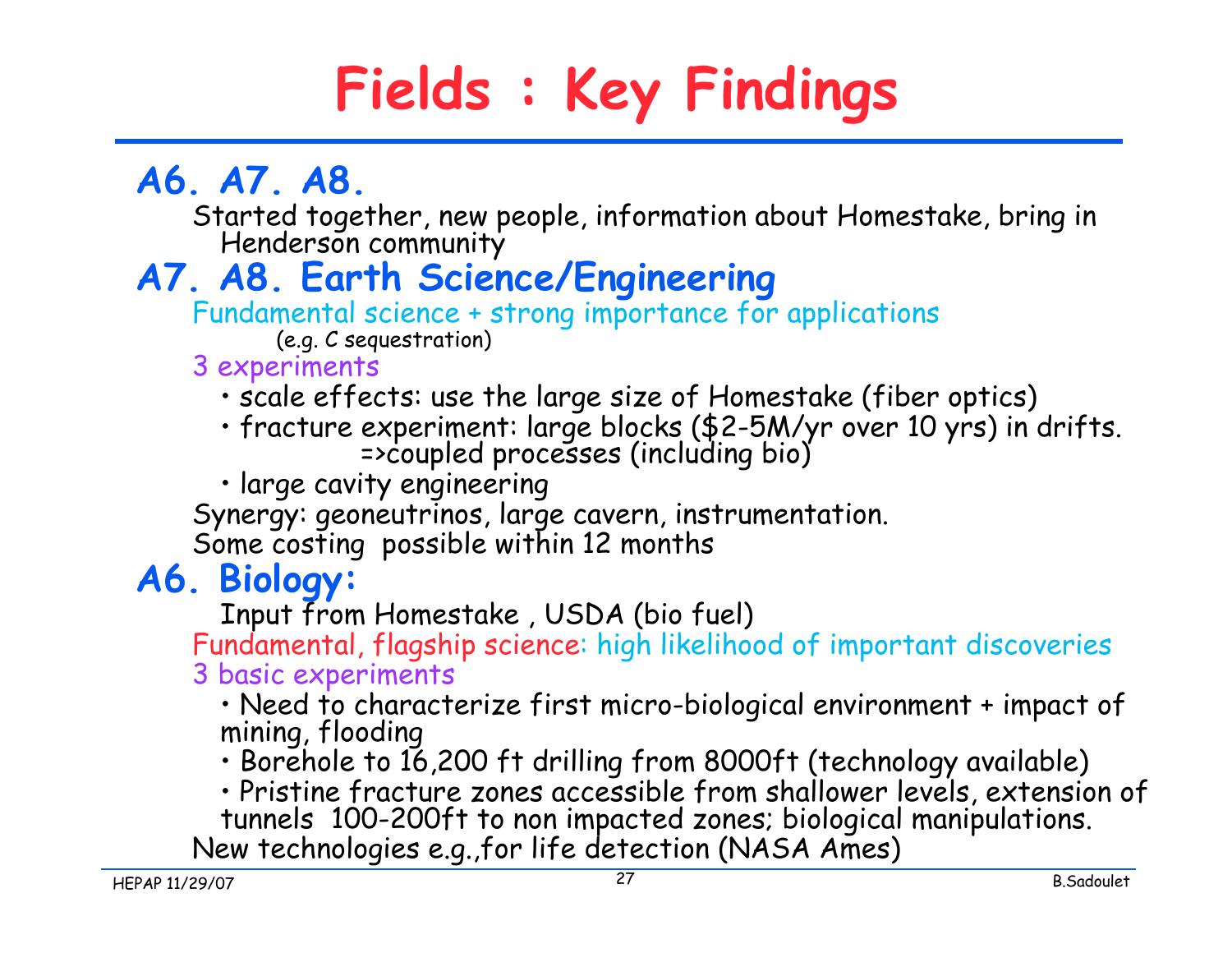# **Cross Cutting: Key Findings**

#### **B1 Low radioactivity**

Information gathering: timeline/capacity low background counting New technologies for ultra low counting Fabrication of ultra low radioactivity materials

Low background counting at DUSEL ( in addition to SUSEL and other facilities) Need for new techniques: e.g. radiochemical methods Beta counting for C14, tritium: broad applications (Archeology?) Coordination with other sites, ILIAS (Europe)? Volume of material that need to be counted. Staff needed for integration S4 to define needed infrastructure, capability?

#### **B2.Target of opportunities and new ideas**

15 science topics: do not fit in "A disciplines", but potentially interesting science specific uses of characteristics of Homestake Process? Eligible for S4 \$

N-nbar \$170-340M with #5 shaft: Special review needed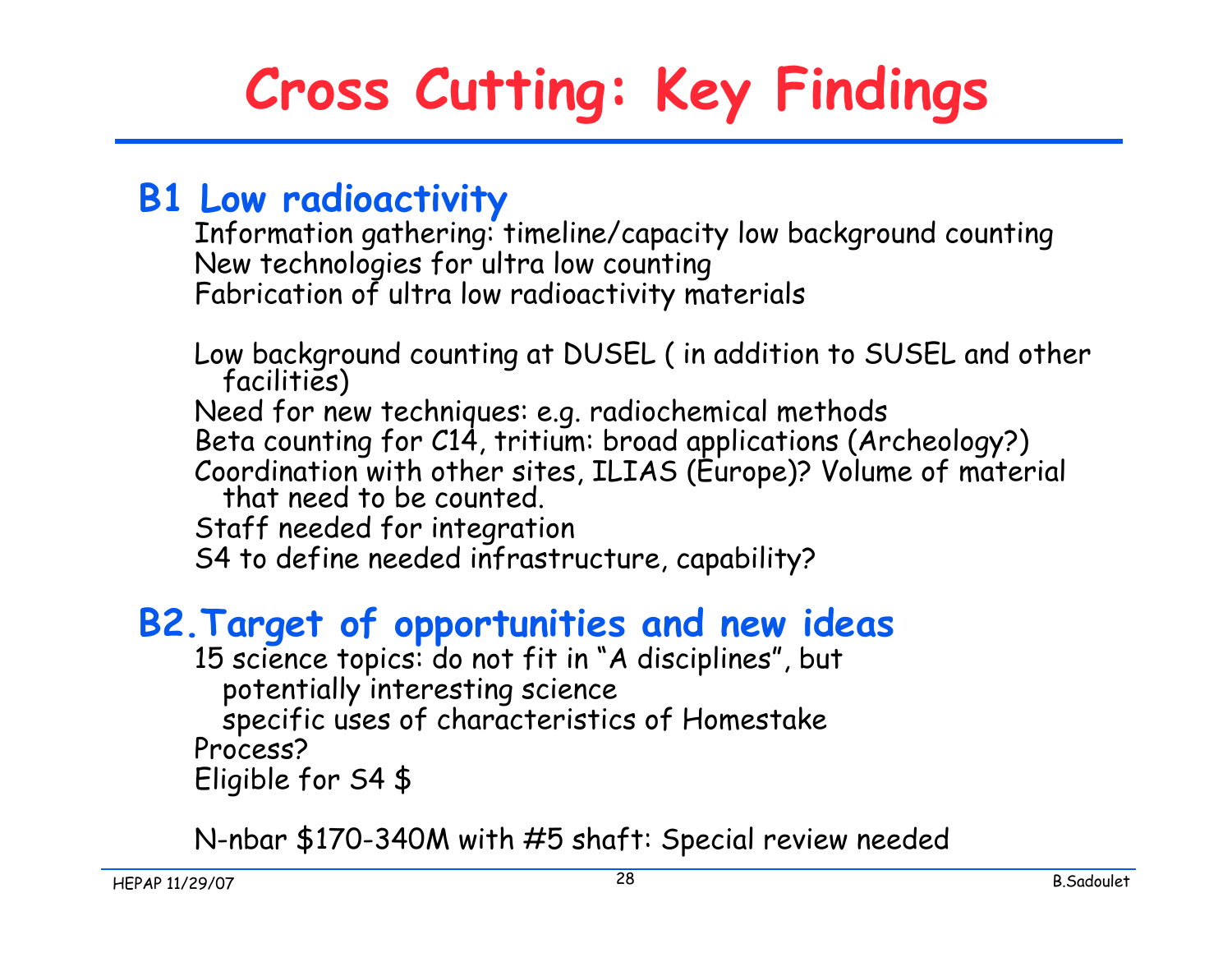# **Cross Cutting: Key Findings**

#### **B3. Instrumentation/Synergy**

How to start seriously synergy across field ASAP Buddy system, Seminars Workshops Educational/ "Snowmass like"

#### **B4. Theory**

How should the theory effort be structured

local group: in order to attract senior members, needs to be 10-20

virtual group: internet based seminars/interactions, +summer/winter workshops focused on science goals of the laboratory

2nd model in the short run?

+ Yearly summer school for graduate students / postdocs , interdisciplinary

Profit from experience of Santa Fe Institute

#### **B5. Infrastructure**

Large interest in details

Facility infrastructure S1 report not widely known

how to finish it, update it, externally review it?